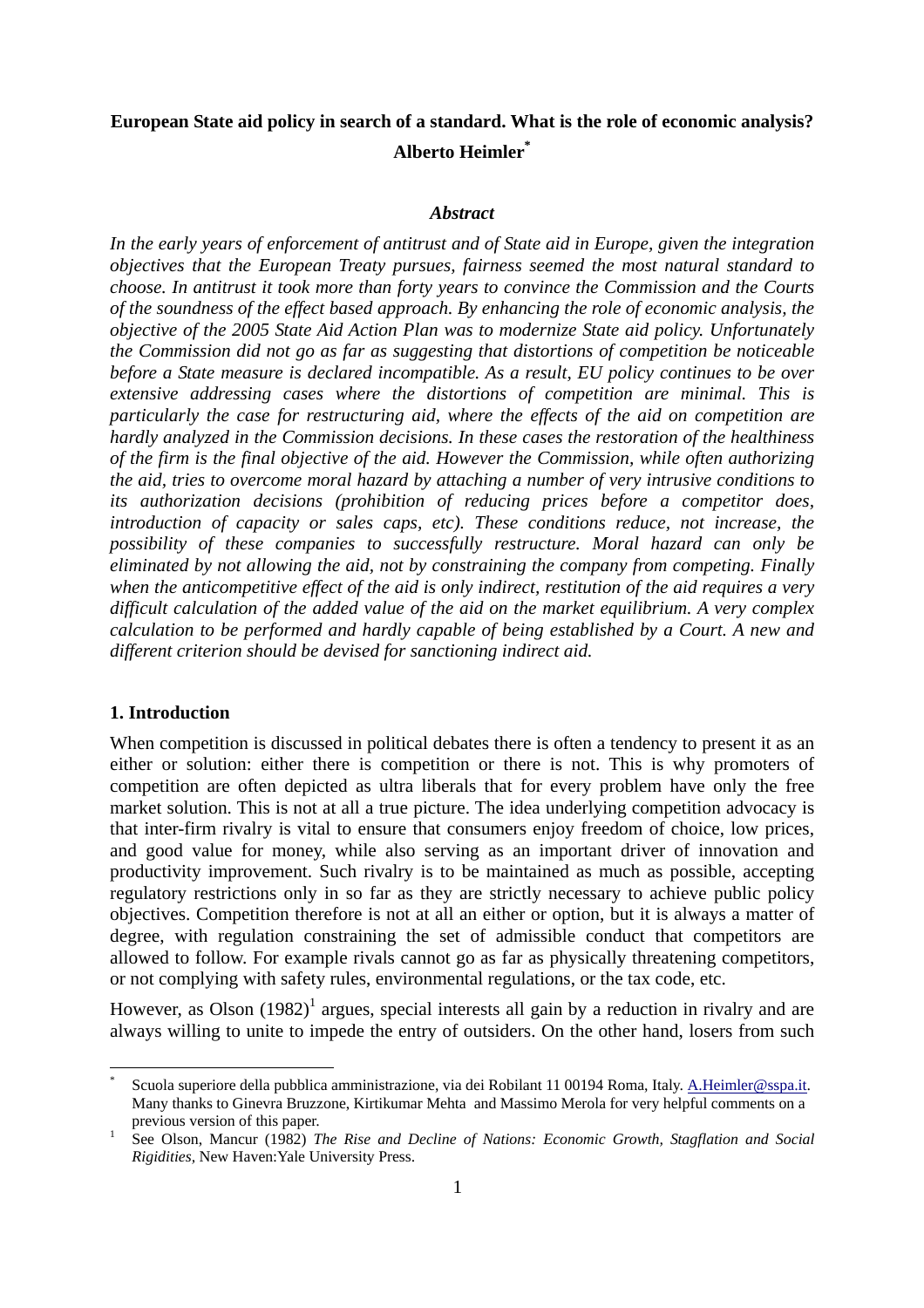restrictions are scattered across society, each losing a minimal amount. Only by organizing their own coalitions losers might be able to counterbalance the action of the protectionist lobbies. However such coalitions are difficult to come about since, contrary to the protectionist lobbies, each individual loses a very small amount from the lack of rivalry and does not have an interest to unite to avoid protectionism. Furthermore, special interests have a dominant interest in one subject, their income, while the rest of society pursues a number of differentiated goals. This is why the voice of consumers is seldom heard in the political debate.

In Olson's (1982) analysis, free trade, the opening of markets, thorough changes in the social order, political upheavals, wars and destructions are all events that tend to eliminate existing distributional coalitions, making it easier for competition to operate to the benefit of consumers and of society at large. However, the problem with these structural shocks is that, except for free trade, they are exceptional and cannot be relied upon as a disciplining device. Furthermore, free trade, which at first glance seems to be quite a general instrument, is not in itself effective with respect to non-tradables.

A portfolio of instruments is therefore needed for a ensuring a competition friendly environment. In this respect the European treaty is far sighted and goes much further than merely imposing a free trade regime. The treaty guarantees within the Union the respect of the four fundamental freedoms, i.e. the free movement of goods, services, labor and capital, it introduces antitrust provisions and it impedes anticompetitive subsidies. All these provisions were necessary to address private and government restraints that segmented national markets, thus potentially undermining the common market. No other international organization or even no other sovereign country has a similar portfolio of instruments aimed at achieving an integrated market.

The reason for all this was not simply the maximization of consumer welfare and efficiency. As Anderson and Heimler  $(2007)^2$  argue, "it is important to note that the prominence given to competition and competition policy in the Treaty of Rome had as much to do with a desire to ensure peace through economic integration and intra-European trade as it had to do with the goals of economic efficiency and consumer welfare. After two world wars, both of them having originated in Europe, it was believed that economic integration was essential to avoid future conflicts. A mere free trade zone would not have been sufficient. Rather, the goal of the founding fathers of the European Communities was to create a set of rules that would constrain Member States from engaging in policies and conduct that could adversely affect other European Member States and would thereby ensure that the objectives of the Treaty were not undermined."

Given the economic integration objective, it is therefore not surprising that the concept of competition promoted by the first interpreters of the treaty was associated with the notion of fairness, rather than efficiency and consumer welfare.

In antitrust, the entry into force in 1989 of the merger regulation and the example of the enforcement practice of other competition agencies around the world led the Commission to a thorough rethinking of its substantive approach and to a progressive distancing of its enforcement decisions away from fairness. Today, more than 50 years after the treaty entered into force, fairness is no longer part of the European approach in antitrust and, at least in principle, consumer welfare and efficiency are the objectives pursued by the EC Commission

<sup>2</sup> Anderson, R and Heimler, A. (2007), "What has competition done for Europe? An inter-disciplinary answer", *Aussenwirtschaft*, 2007, Issue 4.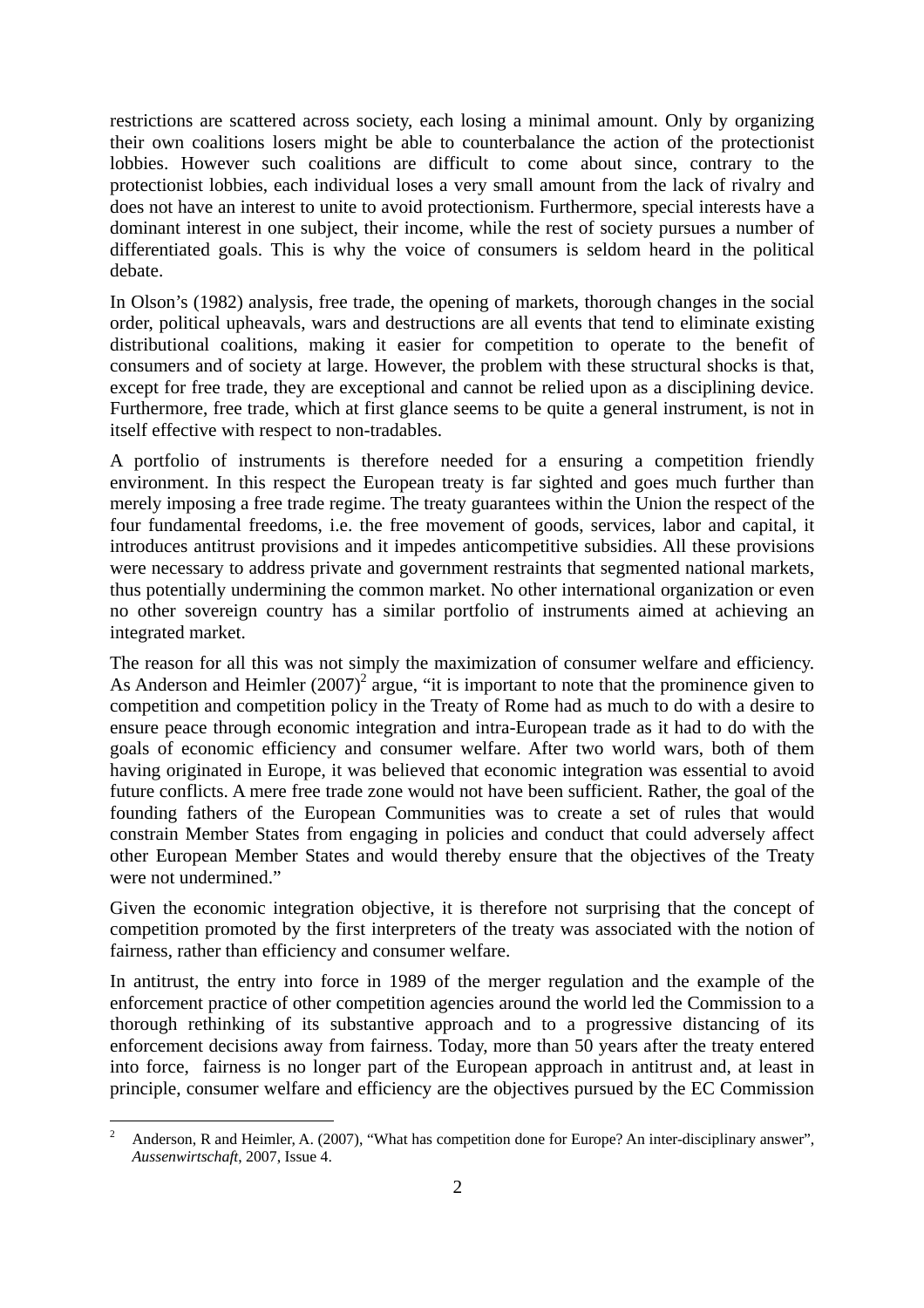(with the only possible exception of absolute territorial restrictions).

Contrary to antitrust, State aid control is a unique EU feature. Furthermore in State aid control fairness is the most natural objective to pursue even today, since the rules are clearly meant to impede that competitors of the subsidy receiving firm are unjustifiably hurt. However, according to the relevant articles of the treaty, also competition needs to be distorted.

For many years, Commission decisions on State aid hardly contained an evaluation of market rivalry or a description of the way competition was being distorted by the aid. In fact, contrary to antitrust, the Commission and the Courts had not provided much incentive for economic experts to get involved with the substance of State aid cases and economists did not participate at all in the State aid policy debate. Around a decade ago when the Commission started thinking about the modernization of State aid policy the number of articles on State aid by economists were a handful. Besides an OECD roundtable on subsidies held in 2001<sup>3</sup> and two papers written a year or two earlier, one by Tim Besley and Paul Seabright<sup>4</sup> and the other one by Damien Neven and Lars Hendrick Röller<sup>5</sup>, there was not much else.

With the 2005 State aid action plan (SAAP), the Commission has recently moved towards a more economic approach. Indeed the lack of a rigorous market analysis had often led the Commission to take decisions without much regard of the distortions of competition associated with State aid measures or to impose remedies in State aid cases without much regard of their effect on competition. A good solution, as the German Monopol Kommission  $(2006)$  suggests<sup>6</sup>, would have been to carry out a competition analysis when an aid measure is defined as incompatible under article 87, paragraph 1 of the EC treaty, introducing as a standard that competition effects be noticeable. Unfortunately this is not the approach followed (or suggested) by the Commission. According to the relevant Commission guidelines and reports, the Commission carries out a competition analysis only when verifying when an incompatible aid can be exempted, and also here only at the balancing stage. As a result in many Commission decisions the competition and market analysis is completely missing.

In this paper, in order to identify ways of improving the Community practice, after a brief review of the Community State aid legislation in Section 2, I will refer to three cases, describe them and provide some critical comments. In particular, section 3 addresses the issue of restructuring aid and discusses the anticompetitive constraints that the Commission imposed on Alitalia in the course of the 1990's, delaying, not promoting, the restructuring of the company. Section 4 describes the Charleroi case, where reduced landing and take off charges to Ryanair, a low cost carrier, have been considered incompatible with EU State aid provisions, a decision that could be criticized under a competition/market analysis perspective. Finally section 5 describes a recent case against Italy where subsidies to promote the purchase of digital decoders have been considered incompatible with the common market, without considering that recovery of indirect State aid, the only sanction available, is very

<sup>3</sup> Oecd (2001), , "Competition Policy in Subsidies and State Aid", Policy Roundtables, Background Note, Available at: http://www.oecd.org/dataoecd/31/1/2731940.pdf 4

Besley, Timothy, and Paul Seabright (1999). "The Effects and Policy Implications of State Aid sto Industry: An Economic Analysis." *Economic Policy*, 34, 13–53. 5

Neven, Damien J. and Röller, Lars-Hendrik(2000), "The Political Economy of State Aid: Econometric Evidence for the Member States". In: D. J. Neven/L-H. Röller (eds.): *The Political Economy of Industrial Policy in Europe and the Member States.* Berlin: Ediiton Sigma, pp. 25-38.

German Monopolies Commission (MonopolKommission) (2008), "The more economic approach in European State aid control", translated version of Chapter 6 of the biennial report 2006/2007. SSRN Working Paper available at: http://papers.ssrn.com/sol3/papers.cfm?abstract\_id=1332765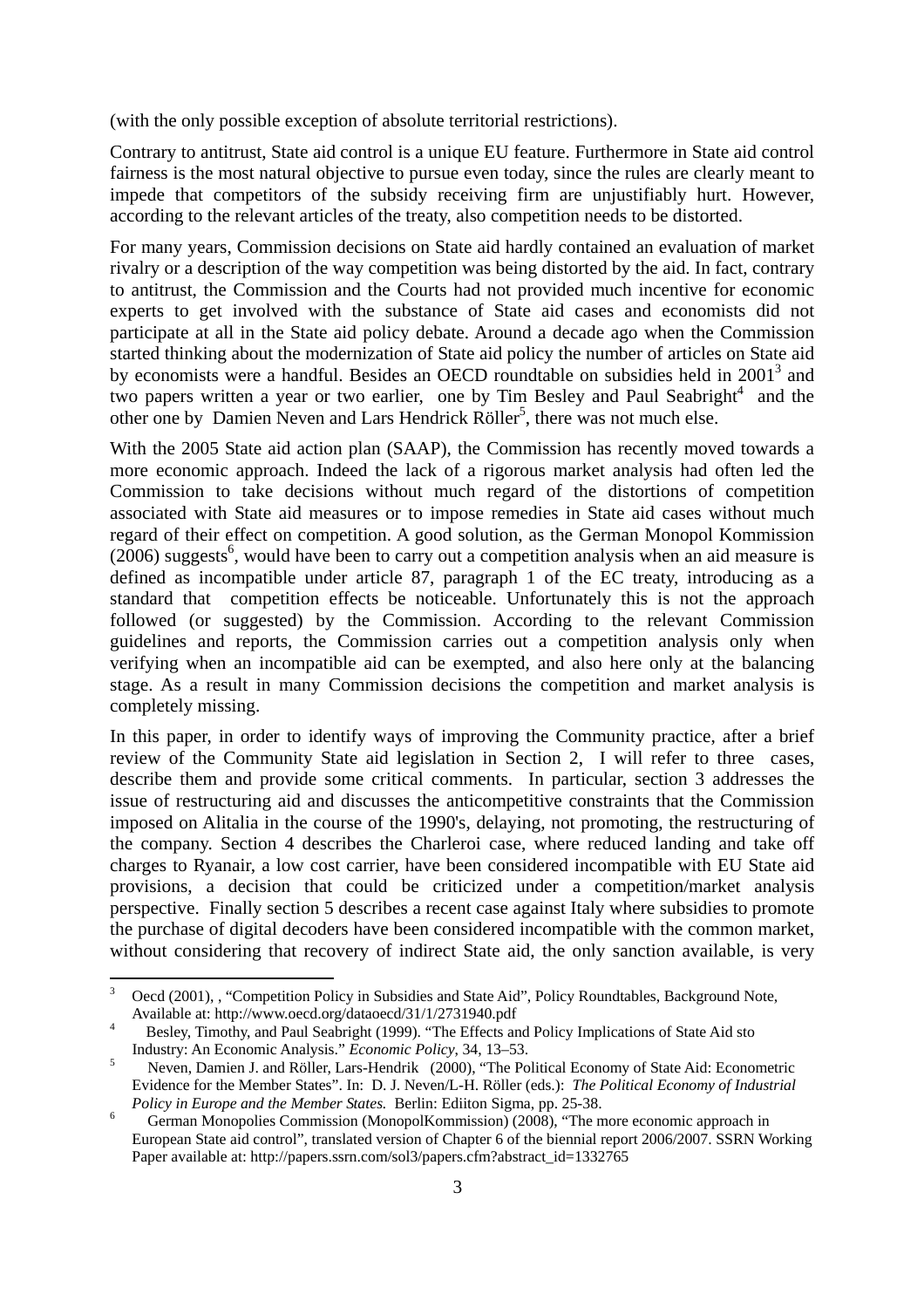unlikely to take place. In all these cases, including the digital decoder case, the Commission decisions were certainly correct on legal grounds (according to consolidated practices), but can be questioned on substance, i.e on their effect on competition.

## **2. The EC policy on State aid, the optimal institutional setting and the new economic approach**

Article 87, paragraph 1, of the EC Treaty defines the incompatibility of State aid with the common market:

"Save as otherwise provided in this Treaty, any aid granted by a Member State or through State resources in any form whatsoever which distorts or threatens to distort competition by favouring certain undertakings or the production of certain goods shall, in so far as it affects trade between Member States, be incompatible with the common market".

In order for a measure to fall within the scope of application of article 87, paragraph 1, five cumulative criteria must therefore be met: 1) the use of State resources; 2) the measure must confer an advantage to certain firms; 3) the advantage must be selective; 4) the measure must distort competition and 5) affect trade between member States.

Without going into the details of State aid policy<sup>7</sup>, it is important to underline that the Commission and the European Courts, similarly to antitrust, have provided a wide definition of what is an advantage to firms, defining as State aid not just a financial transfer from the State, but any advantage that affects directly the budget charges of a firm. Furthermore, given the fact the government ownership was widespread in Europe (at least until the late 1990's), the Commission had to devise ways to define when investment decisions in government owned firms were incompatible with State aid legislation. The main instrument developed so far is the private investor principle, introduced already in 1981<sup>8</sup>, according to which no State aid is involved if it can be shown that the capital investment by the State would also have been made by a private investor at market conditions, an easy standard to declare, but a difficult one to enforce in a rigorous way. Indeed in the case of Government ownership what matters is not the profitability of the incremental investment, but the profitability of maintaining the company in the market. In order to overcome such difficulties, many shortcuts have been taken by the Commission, for example that when a private investor participates to the capital investment at the same conditions than the government it is not State aid, a short cut not always appropriate, as we will see later in the Alitalia case.

According to article 87, paragraph 1, in order for an aid to be incompatible, it is not sufficient that it favors certain firms or certain activities (selectivity), but it is also necessary that it distorts competition. However, even if according to settled case law<sup>9</sup> State aid measures are defined in terms of the effects they produce, not in terms of the objective they pursue implicitly or explicitly, distortions of competition have always been presumed from selectivity. As a result State aid decisions are not accompanied by a market analysis nor by a thorough analysis of the distortionary effects of the measure.

<sup>7</sup> There are a number of textbooks on EU State aid policy. See for example Hancher, L., Ottervanger, T.R and Slot, P.J. (2006), *EC State Aid* , Sweet&Maxwell; Flett, J. (2008), *EC State Aid Law*, Kluwer; Nicolaides, P. (2008), *State Aid Policy in the European Community: Principles and Practice*, Kluwer.

Commission decision (ECSC) 2320/81 OJ L228/14 (the Steel Aid Code)

<sup>9</sup> See for example Judgment of the Court of 2 July 1974. Italian Republic v Commission of the European Communities. Family allowances in the textile industry. Case 173-73. ECR 709, paragraph 13.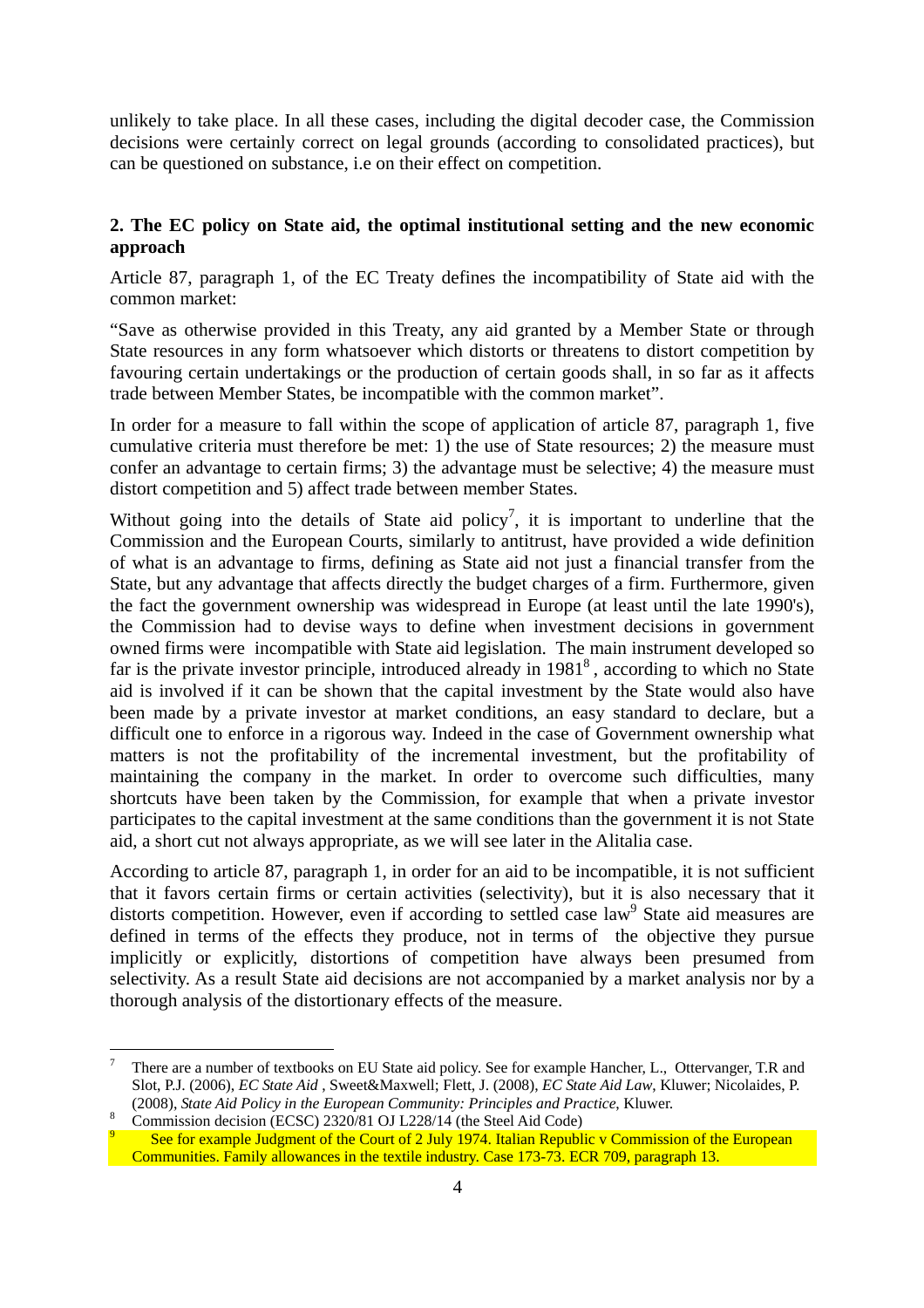State aid control would be much more efficient and effective if the Commission would have to prove that the effects on competition are noticeable before an aid measure is considered incompatible. Many irrelevant cases would not be even notified and the Commission could devote its scarce resources to the analysis of the most important cases, a development very similar to the one undertaken in antitrust with Regulation 1/2003. Procedures are already set up to provide the right incentives to member States to notify State aid cases. The risk of under enforcement is therefore minimal.

Article 88 of the Treaty imposes on member States the duty to notify to the Commission all aid measures that they intend to introduce. The degree of control exercised by the Commission is very thorough. Members States have to notify all measures including those that are declared compatible by article 87, paragraph 2, even though in these instances there is no discretion to be exercised by the Commission:

"The following shall be compatible with the common market:

(a) aid having a social character, granted to individual consumers, provided that such aid is granted without discrimination related to the origin of the products concerned;

(b) aid to make good the damage caused by natural disasters or exceptional occurrences;

(c) aid granted to the economy of certain areas of the Federal Republic of Germany affected by the division of Germany, in so far as such aid is required in order to compensate for the economic disadvantages caused by that division".

If member States fail to notify a State aid measure, the measure is illegal and a national judge can annul it. As a result governments tend to notify to the Commission all incompatible State aids.

The reason for the notification is to get an exemption according to the criteria listed in article 87, paragraph 3. There are five very general reasons for exemptions over which the Commission has a wide power of discretion:

"(a) aid to promote the economic development of areas where the standard of living is abnormally low or where there is serious underemployment;

(b) aid to promote the execution of an important project of common European interest or to remedy a serious disturbance in the economy of a Member State;

(c) aid to facilitate the development of certain economic activities or of certain economic areas, where such aid does not adversely affect trading conditions to an extent contrary to the common interest;

(d) aid to promote culture and heritage conservation where such aid does not affect trading conditions and competition in the Community to an extent that is contrary to the common interest;

(e) such other categories of aid as may be specified by decision of the Council acting by a qualified majority on a proposal from the Commission".

From this list it appears that there are both economic and non-economic considerations that may lead the Commission to exempt an otherwise incompatible State aid measure. The analytical process for an exemption can therefore be quite complex especially if the analysis of the different trade offs is rigorously performed. In any case, the treaty does not explicitly identify the standard that the Commission has to follow in its exemption decisions. Like in antitrust, the Commission and the Courts have identified in the course of the years the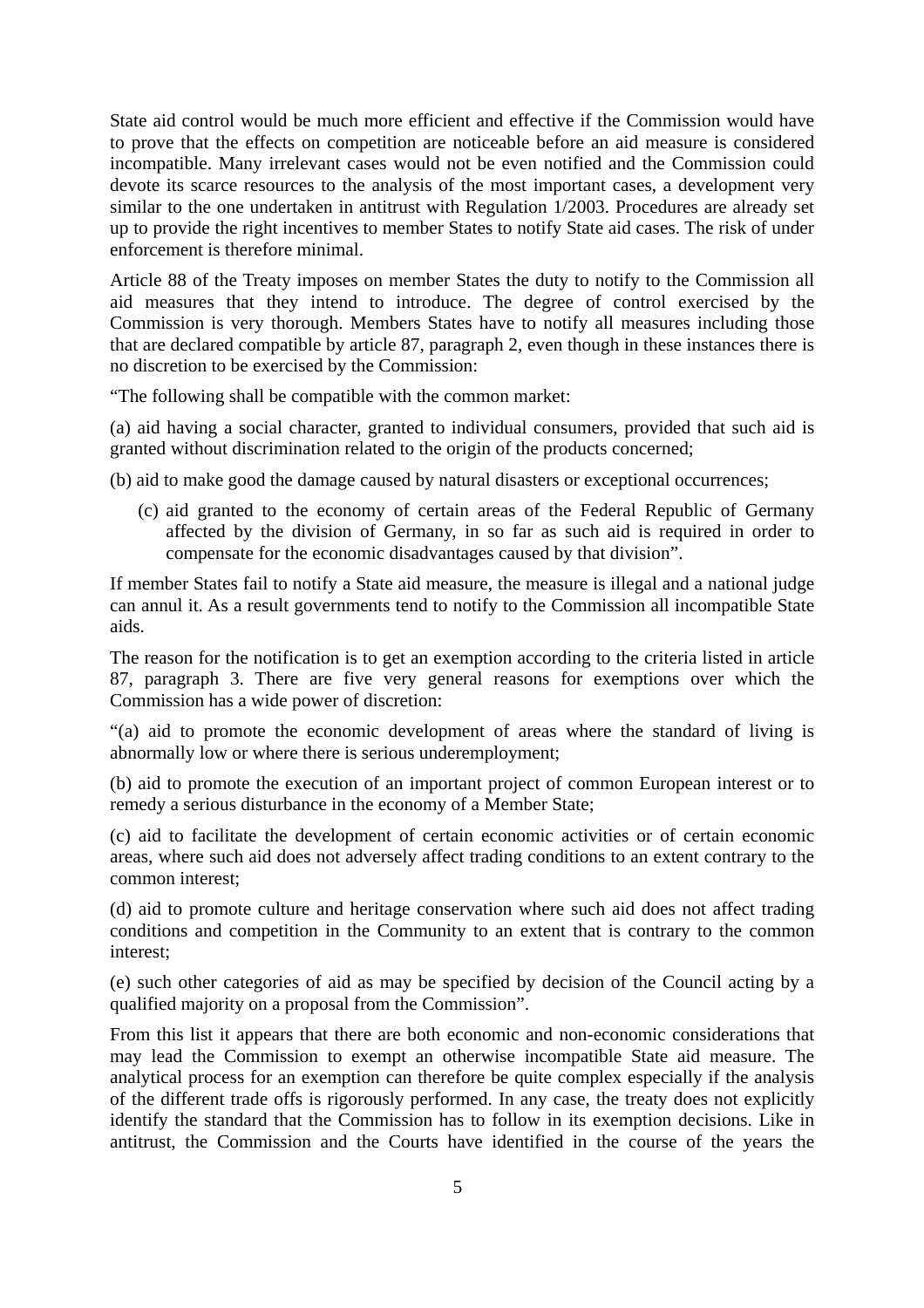analytical framework to be followed, first with individual decisions, then with block exemption regulations, guidelines, communications and reports.

### *State aid policy and the quality of regulation*

Contrary to antitrust enforcement where the analysis is only made in terms of competition, the Commission will exempt otherwise incompatible State aid on the basis of a trade off between the positive effects that the aid may provide with respect to the attainment of other public policy objectives (listed in article 87, paragraph 3) and the negative effects of the aid in terms of distortions of competition. In this respect, the analysis in State aid control is very similar to that required for assessing the competition impact of regulation. As for regulation, the restrictions of competition need to be minimized provided that the public interest objective is achieved. Similarly a State aid measure is declared compatible when it represents the minimum necessary for the attainment of the public interest pursued.

Indeed the executive summary of the  $2001$  OECD roundtable on subsidies<sup>10</sup> suggests that:

"(i)deally, the control of subsidies would form part of a broader system of controls on the quality of government intervention in the economy. … A typical example of these quality controls are regulatory review processes which ensure that each intervention has a welldefined objective, that the different ways of meeting the objective have been considered and that the alternative approaches have been properly assessed for their costs and benefits".

Like with regulation, such assessment of the quality of subsidies can only be assured if this quality-control process takes place at a level of government large enough to encompass the geographical scope of the market affected by the intervention under consideration. Furthermore, in order to avoid capture by special interest, the rules to be applied should be clear and very difficult to change, so that a constitutional provisions or some international rules may be necessary to impose a rigorous discipline. As article 87 shows, the possibilities for allowing State aid measures are quite wide, so that entrusting a supranational body for enforcement is quite effective for ensuring a more independent approach, even if the market affected is only national.

The full decentralization of State aid control to national competition authorities, a step taken in antitrust with Regulation 1/2003, is not yet part of the agenda of European State aid reform. This is unfortunate. The creation of national State aid authorities could help the Commission analyze the effect of the measure on competition already under article 87, paragraph 1, strengthening the substantive part of State aid decisions. Indeed, as Nicolaides  $(2003)^{11}$ argues, while it is important that the Commission maintains a centralized decision making function for consistency and legal certainty, national independent authorities entrusted with a partial State aid responsibility could be very important in adding a greater discipline to the whole process, measuring "the economic impact of State aid they propose to grant and to demonstrate how it corrects market imperfections", serving a disciplinary function at the decision making stage of State aid. Jenny  $(2006)^{12}$  adds that under a political economy perspective decentralization would help bridging the gap " between Member States' politicians and the general public, on the one hand, and the Commission, on the other hand,

<sup>&</sup>lt;sup>10</sup> OECD (2001), Secretariat Background paper.

<sup>&</sup>lt;sup>11</sup> Nicolaides, P. (2003), ,"Decentralised State Aid Control in an Enlarged European Union: Feasible, Necessary or Both?", *World Competititon*, 26(2) 263–276.<br><sup>12</sup> Jenny, F. (2006), "The State Aid Action Plan:A Bold Move or a Timid Step in the Right Direction?",

*Competition Policy International, 2: 79-81*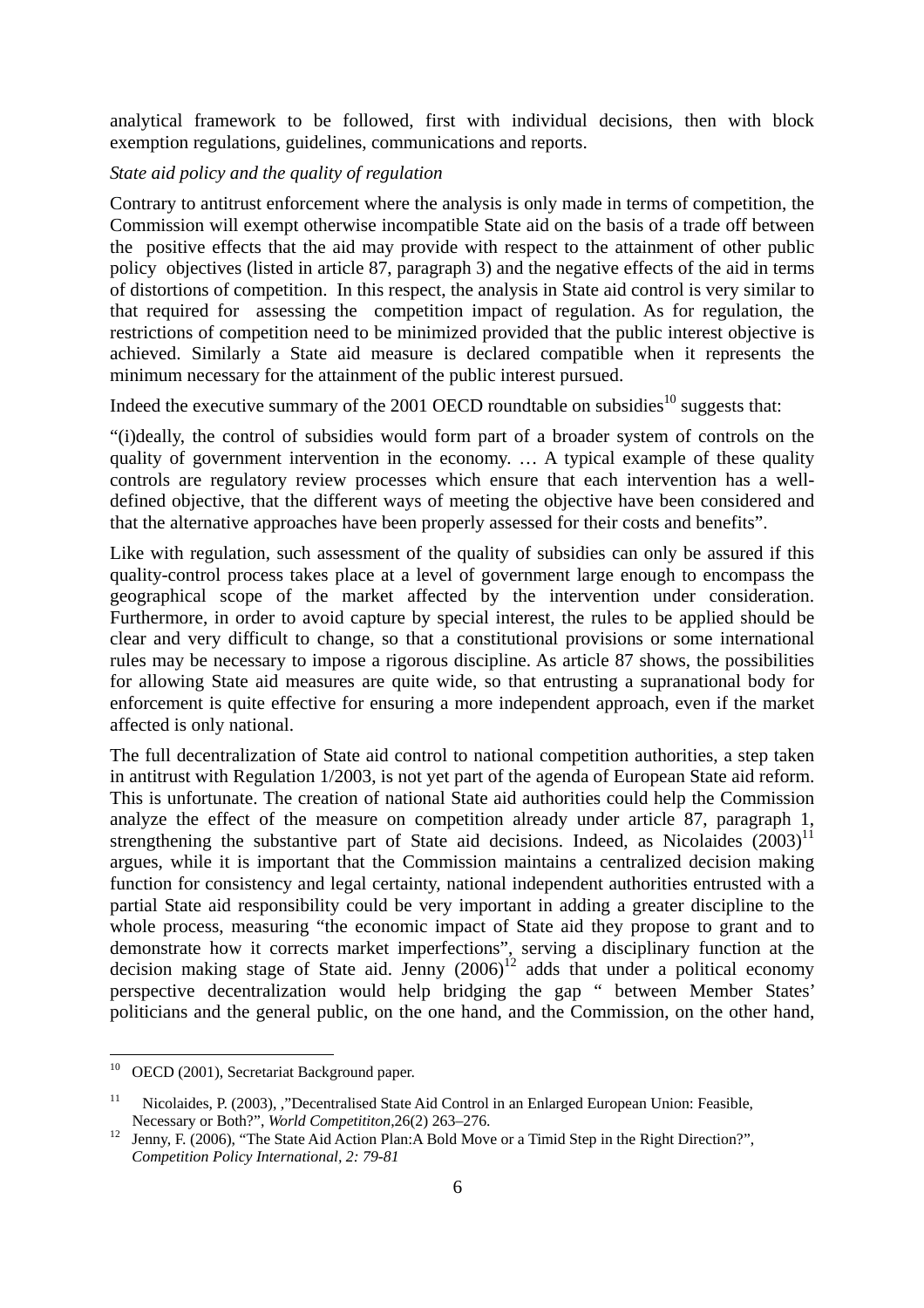by promoting a public and transparent debate at the national level that would show that the Commission trusts national institutions and wants to cooperate with them. This will undoubtedly make State aid policy better understood and increase its effectiveness. It would be a particularly important result at a time when there is renewed, if misguided, interest in industrial policy measures and the promotion of "national champions" in many Member States"

In any case State aid policy is a very important pillar of the EU system of regulation. It is not an isolated policy instrument, which makes it even more powerful. In other words there is not just State aid control to discipline governments. For example, in an industry in which some governments subject firms to a certain regulatory standard, should other governments not do the same, firms in that jurisdiction may be favored. In such instances, EU harmonization directives (that have the objective of creating a level playing field in the internal market) would be issued and they would solve the problem.

The problem of the EU approach in State aid is that member States only look for the European Commission approval and do not have much incentives to look for alternatives to State aid. For example, lets assume that a State aid measure could be exempted if it overcomes some regulatory restrictions that impede firms in one jurisdiction from competing at arms length with firms in other jurisdictions. While such a subsidy may be justified given existing regulatory constraints, it would be much more efficient to eliminate the anticompetitive regulation. Carrying out a competition impact assessment<sup>13</sup> of State aid decisions at the national level could allow policy makers to identify the most efficient course of action and would put State aid policy in a wider perspective.

As the OECD Secretariat background paper to the roundtable discussion on subsidies in 2001 underlines, under a competition perspective, "a subsidy should be structured in such a way as to, as far as possible, preserve competitive forces. … In general, therefore, a government intervention through subsidies should not act to discourage output, quality, innovation, cost efficiency or return on investment. Since a subsidy whose level increases with a certain action tends to encourage that action, the level of subsidies should not be increasing as the firm reduces output, reduces quality, increases costs, or lowers return on investment"<sup>14</sup>. This also implies that the conditions imposed by the Commission when allowing a subsidy should not block competition either. State aid decisions are like any other regulation that should attain its public policy objectives in the least restrictive of competition way as possible.

# *Article 87, paragraph 1, and distortions of competition*

According to article 87, paragraph 1, of the treaty, for a State measure to be an incompatible aid, competition should also be distorted. In practice selectivity is all what matters since competitors are hurt by a measure they do not receive. In this sense distortions of competitions are presumed to exist and in the Community case law there is not much consideration to the relevant market where the advantaged firms compete nor to the degree and the type of rivalry<sup>15</sup>.

<sup>13</sup> 13 See on this OECd (2007) *Competition Assessment Toolkit*, Paris. Available at

http://www.oecd.org/dataoecd/15/59/39679833.pdf<br><sup>14</sup> The background paper has been written by Biggar, Darryl, R. (2002) "Competition policy in subsidies and State aid" and is available at http://papers.ssrn.com/sol3/papers.cfm?abstract\_id=318774.<br><sup>15</sup> In 1981 in its eleventh report on competition the Commission writes that a selective aid would always distort

competition (and therefore there is no extra burden of proof), a statement partly reversed by the Court of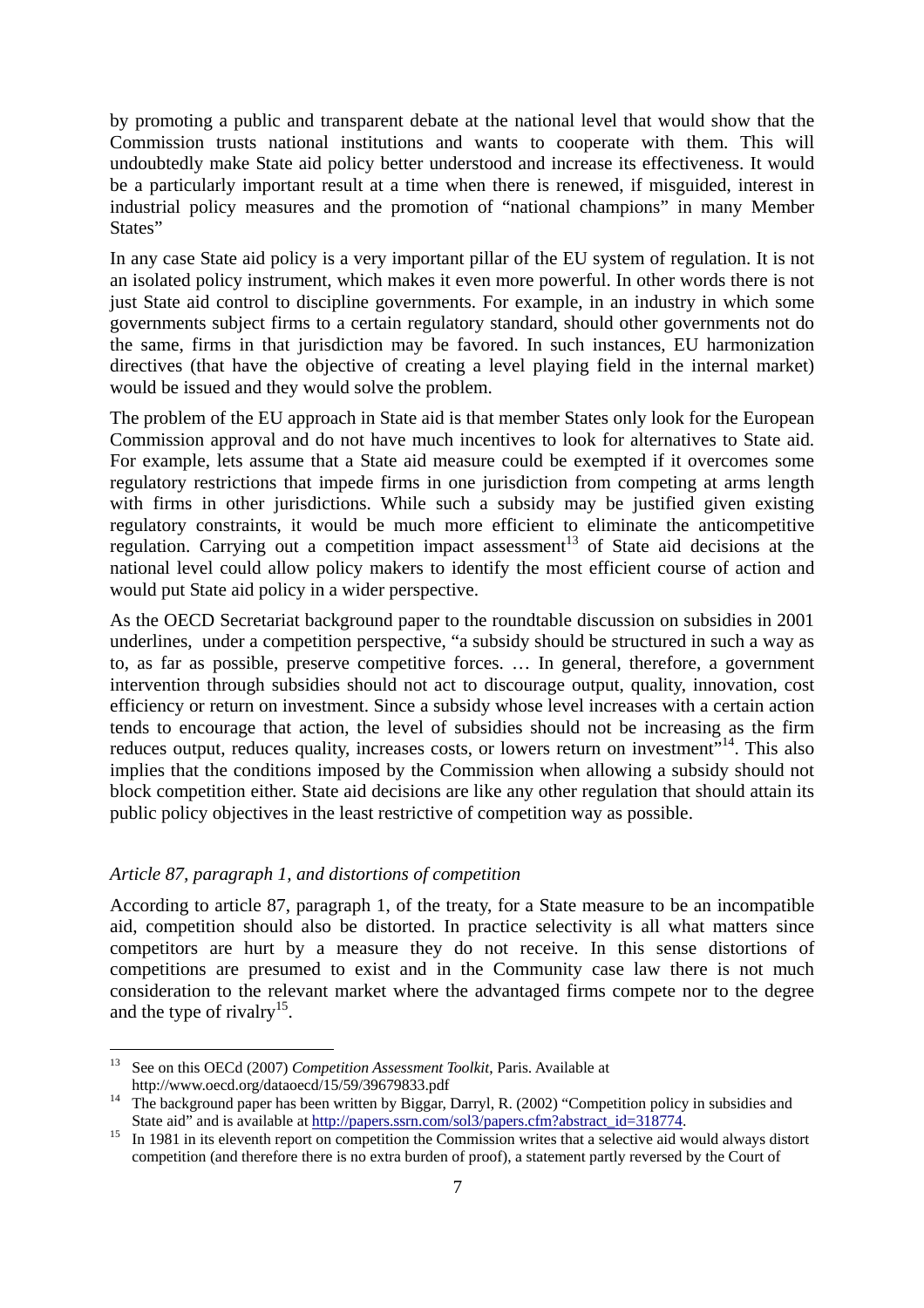The European case law in State aid in this respect is very different from antitrust where presumptions that competition is distorted are used only in a subset of circumstances (hard core cartels). In State aid the presumption that selectivity leads to a distortion of competition is universal. The definition of incompatible State aid under article 87, paragraph 1, is therefore quite wide.

Procedurally, once incompatibility is identified, the Commission has to examine whether the State measure can be exempted according to the criteria identified in article 87, paragraph 2 and 3. In the exemption decisions under article 87, paragraph 3, (in article 87, paragraph 2, decisions there is no discretion the Commission can exercise) competition issues are addressed by the Commission only at the balancing stage, after the Commission has shown that the aid provides some overall benefits. If distortions of competition are not too strong, the net effects originating from the aid continue to be positive and it can be exempted. If there are no overall benefits originating from the aid, as it happens in many circumstances, the measure cannot be exempted and is declared incompatible with the common market even when the distortions of competition are unnoticeable.

The broad interpretation of the concept of state aid and the low level of proof required mean that the European Commission must also follow up cases that are hardly relevant. As a result, the German Monopol Kommission suggests that "the objective likelihood that an aid measure will noticeably distort competition ... should be examined in the state aid control procedure" under article 87, paragraph 1, not only when evaluating whether to allow an incompatible aid $^{16}$ .

### *The exemption of incompatible State aid*

EC policy in State aid was driven, at least in its early years, by specific circumstances. Like what happened in antitrust with the article 81, paragraph 3, exemption of otherwise anticompetitive agreements, in the early years of application the Commission was overflown with notifications of State aid measures by member States. As a result, Council regulation 994/98 empowered the Commission to declare by means of regulations that certain categories of aid do not fulfill the criteria of article 87, paragraph 1, or that they are compatible with the common market and exempted from the notification obligation.

The *de minimis* regulation<sup>17</sup> excludes that aid below a given amount<sup>18</sup> affects trade between member States or distorts competition. Indeed only *de minimis* regulation directly addresses competition, but it does so in a very mechanical way: all measures that fall below the *de minimis* threshold, irrespective of the market involved, do not fall within the area of

 Justice in 1985 ( Judgment of the Court of 13 March 1985, Kingdom of the Netherlands and Leeuwarder Papierwarenfabriek BV v Commission of the European Communities. Joined cases 296 and 318/82,**.**European Court reports 1985 Page 809) that requires the Commission at least to summarize the circumstances that in a given case would distort competition. According to the Court a decision "which does not contain information concerning the situation of the relevant market, the place of the undertaking receiving the aid in that market, the pattern of trade between member States in the products in question and

the undertaking's exports does not satisfy the requirement of a statement of reason"<br>German Monopolies Commission (MonopolKommission) (2008), "The more economic approach in European State aid control", translated version of Chapter 6 of the biennial report 2006/2007. SSRN Working Paper available at: http://papers.ssrn.com/sol3/papers.cfm?abstract\_id=1332765<br><sup>17</sup> Commission Regulation (EC) No 1998/2006 of 15 December 2006 on the application of Articles 87

and 88 of the Treaty to de minimis aid, Official Journal L 379 of 28.12.2006

<sup>&</sup>lt;sup>18</sup> EUR 200000 (cash grant equivalent) over any three fiscal year period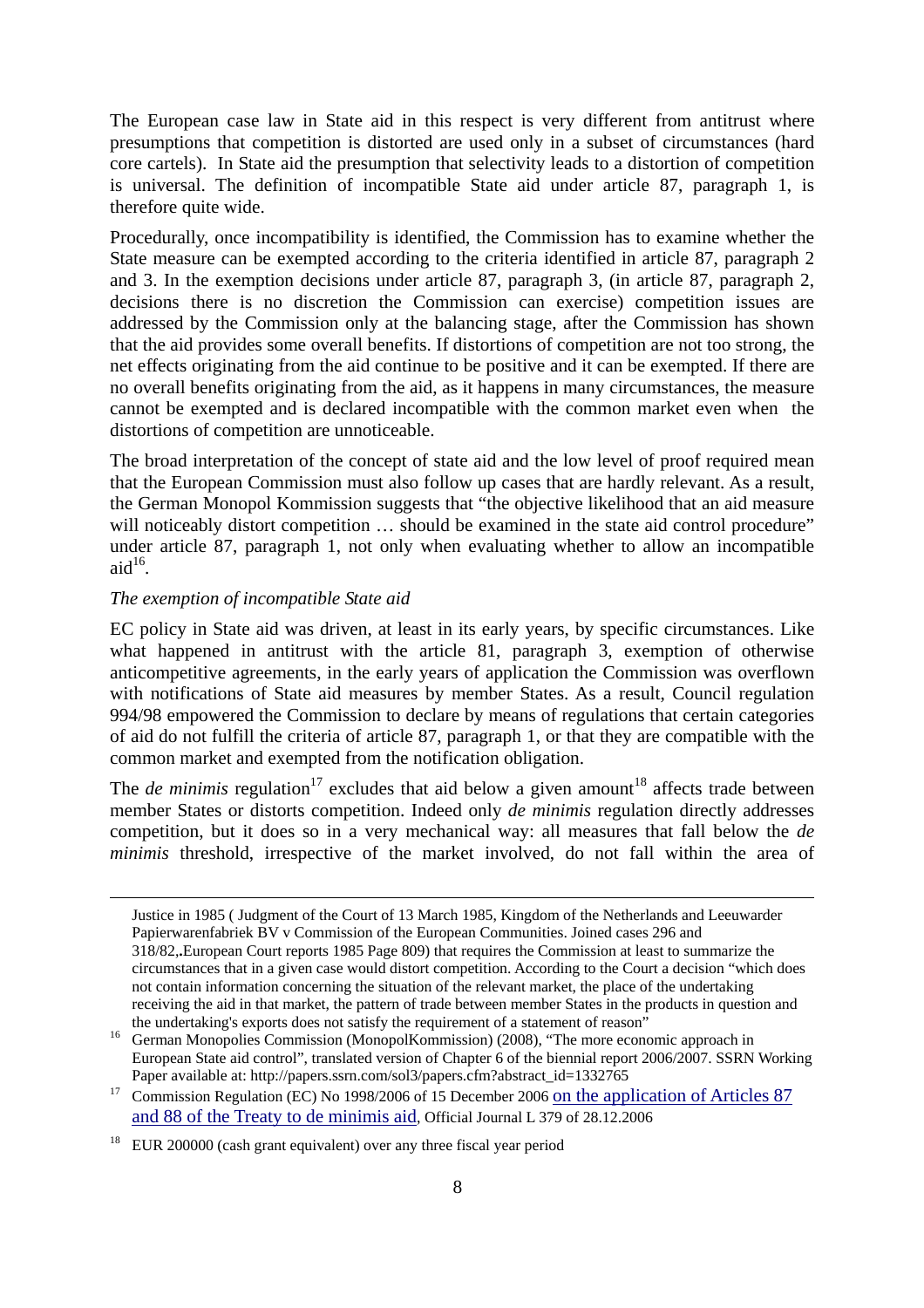application of article 87, paragraph 1 and therefore do not need to be notified to the Commission.

As for exemptions, a General Block Exemption Regulation (GBER), which unifies most previously enacted regulations, was adopted in August 2008 and it authorizes subject to conditions the following types of aid:

- aid in favor of small and medium-sized enterprises (SMEs),
- aid for research and innovation,
- regional development aid,
- training aid,
- employment aid,
- aid in the form of risk capital,
- environmental aid,
- aid promoting entrepreneurship.

As described by the Commission in the recently published Vademecum on Community law on State aid<sup>19</sup>, "(T)the GBER consolidates into one text and harmonises the rules previously existing in different regulations. It also enlarges the area covered by notification exemptions by five types of aid which have not been exempted so far (environmental aid, innovation aid, research and development aid for large companies, aid in the form of risk capital and aid for enterprises newly created by female entrepreneurs). The GBER applies only to transparent aid, i.e. grants and interest rate subsidies, loans where gross grant equivalent takes account of the reference rate, guarantee schemes, fiscal measures (with a cap) and repayable advances under certain conditions. Aid is only allowed if it has an incentive effect. The GBER provides different criteria for the verification of the incentive effect with ranging complexity: (i) for certain types of measures, incentive effect is presumed; (ii) for SMEs, the incentive effect is present if the application for aid was submitted prior to the start of the project; (iii) and for large enterprises, in addition to the above, the Member State would have had to verify basic conditions of the documentation."<sup>20</sup>

### *The new economic approach in State aid policy*

All recent developments in State aid originate in the 2005 State Aid Action Plan  $(SAAP)^{21}$ , the document in which the Commission suggest a more refined economic approach in State aid in order to "ensure a proper and more transparent evaluation of the distortions to competition and trade associated with state aid measures."<sup>22</sup> However in SAAP, instead of suggesting a more thorough analysis of the market where the aid is or will be producing its effects, the Commission limits the economic approach to "the reasons why the market by itself does not deliver the desired objectives of common interest and in consequence evaluate the benefits of state aid measures in reaching these objectives." In other words, instead of strengthening the economic analysis of the distortions of competition originating from State aid, the Commission suggests to use economic analysis to identify market failures that are meant to be

 $19$ <sup>19</sup> Available at: http://ec.europa.eu/competition/state\_aid/studies\_reports/studies\_reports.cfm<br><sup>20</sup> Page 19 and 20 of the Vademecum<br><sup>21</sup> European Commission (2005) State aid action also Lage and hatter terrated atate ai

<sup>21</sup> European Commission (2005) *State aid action plan.* Less and better targeted state aid: a roadmap for state aid reform 2005–2009 (Consultation document) COM(2005) 107 final 22 SAAP, paragraph 22.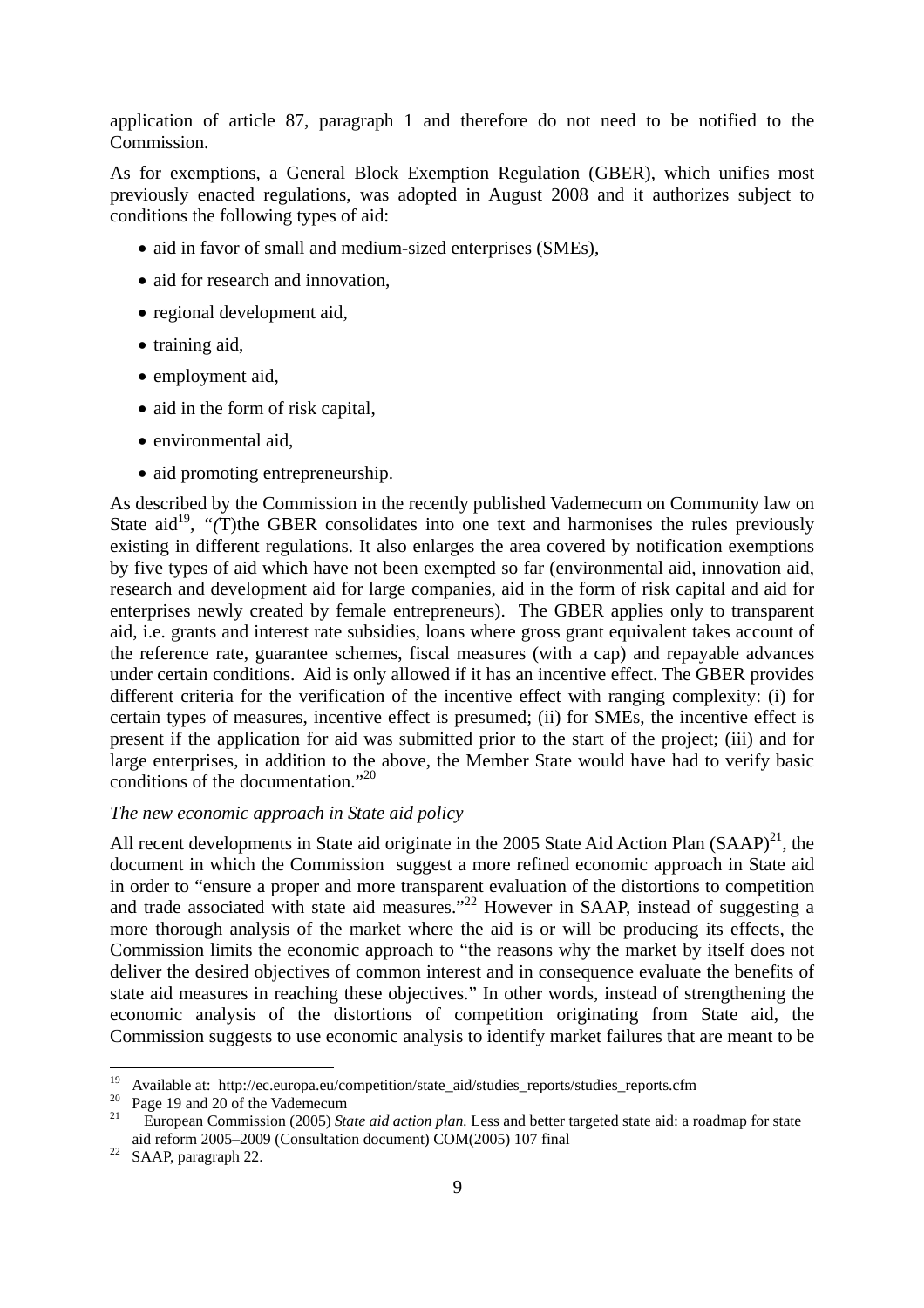overcome by the aid. Indeed, writes the Commission, "(I)in those cases, identifying the market failure at stake will help evaluate better whether state aid could be justified and acceptable, would represent the most appropriate solution, and how it should be implemented to achieve the desired objective without distorting competition and trade to an extent contrary to the common interest." $^{23}$ 

According to the SAAP, selectivity is sufficient to define an incompatible State aid, like in the past. The strengthened economic approach should only help the Commission in its exemption capacity.

This was already clear from the Community framework for State aid for research and development and innovation where the Commission first proposed its three-stage balancing test for the evaluation of State aid measures. The first two steps address the positive effects of State aid and the third is addressing the negative effects and resulting balancing of the positive and negative effects:

"(1) Is the aid measure aimed at a well-defined objective of common interest (eg growth, employment, cohesion, environment)?

(2) Is the aid well designed to deliver the objective of common interest i.e. does the proposed aid address the market failure or other objective?

(i) Is State aid an appropriate policy instrument?

(ii) Is there an incentive effect, i.e. does the aid change the behaviour of firms?

(iii) Is the aid measure proportional, i.e. could the same change in behaviour be obtained with less aid?

(3) Are the distortions of competition and effect on trade limited, so that the overall balance is positive?"<sup>24</sup>

In the particular case of aid to research and development, the analysis of the Commission would go as follows: the prerequisite of the aid is a market failure (knowledge spillovers; imperfect and asymmetric information; coordination failures), then there has to be a positive effect on R&D&I originating from the aid and finally R&D&I aid should not: "(1) distort the dynamic incentives of market players to invest (crowding out effect); (2) … create or maintain positions of market power; (3)  $\ldots$  maintain an inefficient market structure<sup> $25$ </sup>.

According to the Commission, this balancing test is applicable to the design of State aid rules as well as for the assessment of specific cases. In a recent draft paper, "Common principles for an economic assessment of the compatibility of State aid under article  $87.3^{326}$ , the Commission clarifies the substantive test it will apply when evaluating whether a State aid measure should be authorized. In particular "a balancing exercise naturally requires a common framework to evaluate and compare the different elements being weighted. Such framework is provided by the analysis of the impact that State aid has on the welfare of all stakeholders and in particular on the welfare of the recipient, its competitors, consumers but also input suppliers"<sup>27</sup>. It is thus first necessary to assess whether the aid is in the common

<sup>23</sup>  $\frac{23}{24}$  SAAP, paragraph 23.

European Commission (2006), "Community framework for State aid for research and development and innovation", *Official Journal of the European Union*: C 323/5<br><sup>25</sup> European Commission (2006), "Community framework for State aid for research and development and

innovation", *Official Journal of the European Union*: C323/22<br><sup>26</sup> Available at http://ec.europa.eu/competition/state\_aid/reform/economic\_assessment\_en.pdf<br><sup>27</sup> Paragraph 11.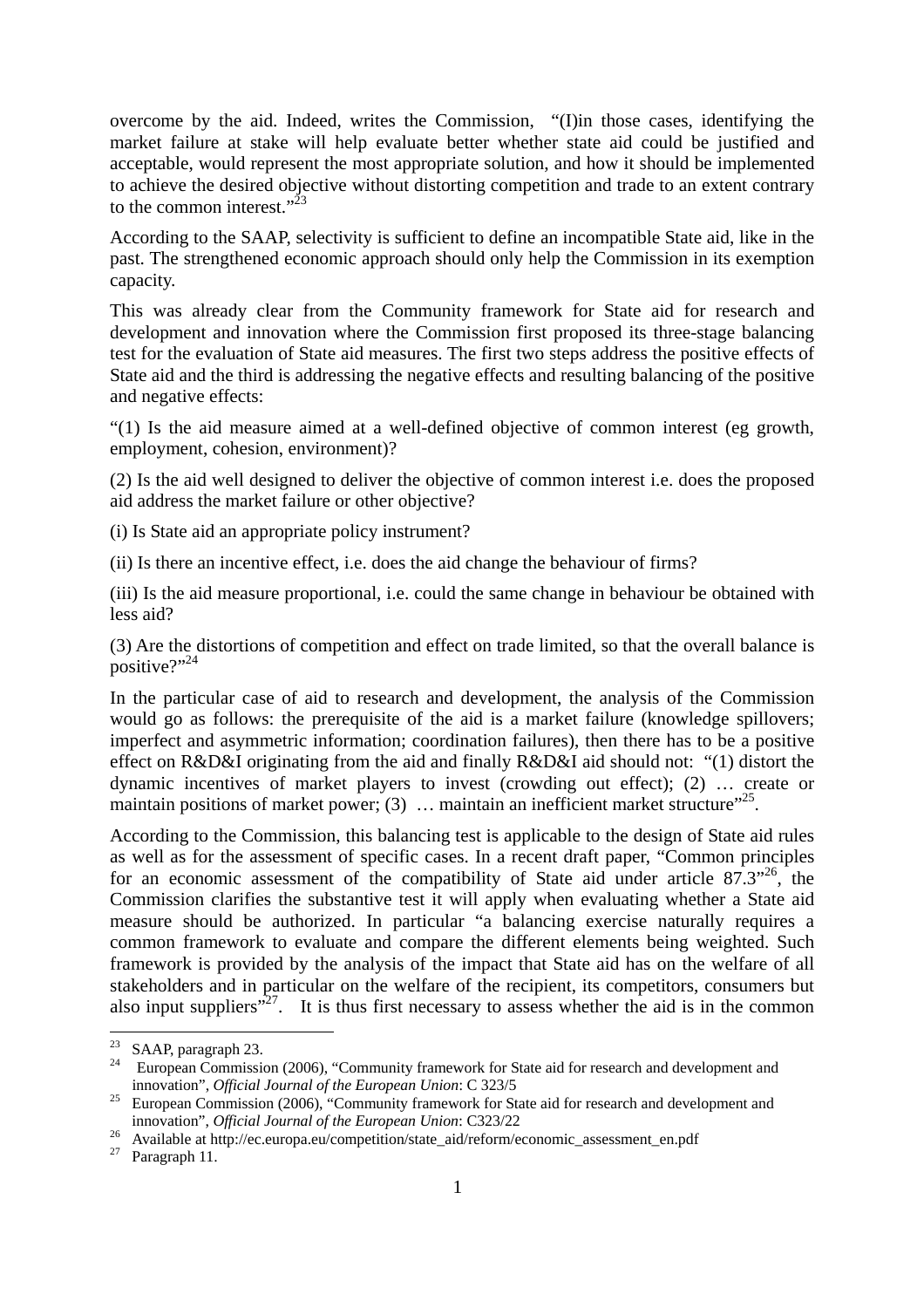interest (elimination of market failures). Then whether the aid is well designed to achieve it. Finally whether it leads to an unacceptable degree of distortion of competition and of trade between Member States.

As a result, once a measure is defined as State aid under article 87, paragraph 1, a competition analysis can only be performed in the final part of the exemption test and only if the aid provides some general interest benefits. In other words, the analysis of the effect of the aid on competition is only done when the suitability, necessity and adequacy of State aid is to be assessed under the criteria of article 87, paragraph 3.

Many measures would never arrive at the balancing stage. For example if the aid does not remove a market failure or is not necessary to this end, the Commission would stop its analysis and declare the aid incompatible.

The whole process would be different with a competition analysis in the initial appreciation of State aid, when it would be most important since it would be one of the necessary conditions for a measure to be defined as incompatible State aid in terms of article 87, paragraph 1. At that stage, if there is no distortion of competition, meaning no effect on the competition process, even a selective measure would not be considered State aid. Many cases of very little significance would not have been opened and a few others would have been reversed.

# **3. Restructuring aid and the Alitalia case**

Aid for restructuring has been one of the most controversial issues in State aid. The major reason is that subsidies for firms in financial distress are by definition selective and "are applied only to those firms with the lowest quality or highest costs. Furthermore such subsidies are correlated with the size of the loss of the assisted firm, weakening the incentives on the firm to minimize that loss"<sup>28</sup>.

There is therefore a strong tendency by the Commission to declare restructuring aid incompatible with the treaty. At the same time however, since these measures benefit large companies with thousands of employees, there is a strong political incentive for granting them. Therefore it has been mainly on restructuring aid that the contrast between the Commission and member States has been more frequent. The reason is that these aids allow inefficient firms to remain active in the market and, more importantly, to maintain excessive capacity in an industry, hurting all competitors, often localized in other member States. The first Report on Competition Policy by the European Commission of 1971 emphasized the exceptional nature of restructuring aid, an unchanged guiding principle since then.

On the other hand, keeping a large company alive through a restructuring aid, especially if this aid is *una tantum*, may be justified on competition grounds because it allows a large competitor to remain in the market, thus keeping industry profit from increasing (in a Cournot setting). Furthermore, since a firm may get bankrupt also because of the existence of restrictive regulations both in product and in factor markets, restructuring aid may be a way to ease the transition to a more competition friendly environment. Finally, under a macroeconomic perspective, avoiding the bankruptcy of a large competitor may help to avoid the disappearance of many small suppliers at the local level, maintaining an employment base often much larger than that of the aided firm. The political pressures in favor of restructuring aid can therefore be quite strong.

<sup>&</sup>lt;sup>28</sup> OECD (2001), page 34.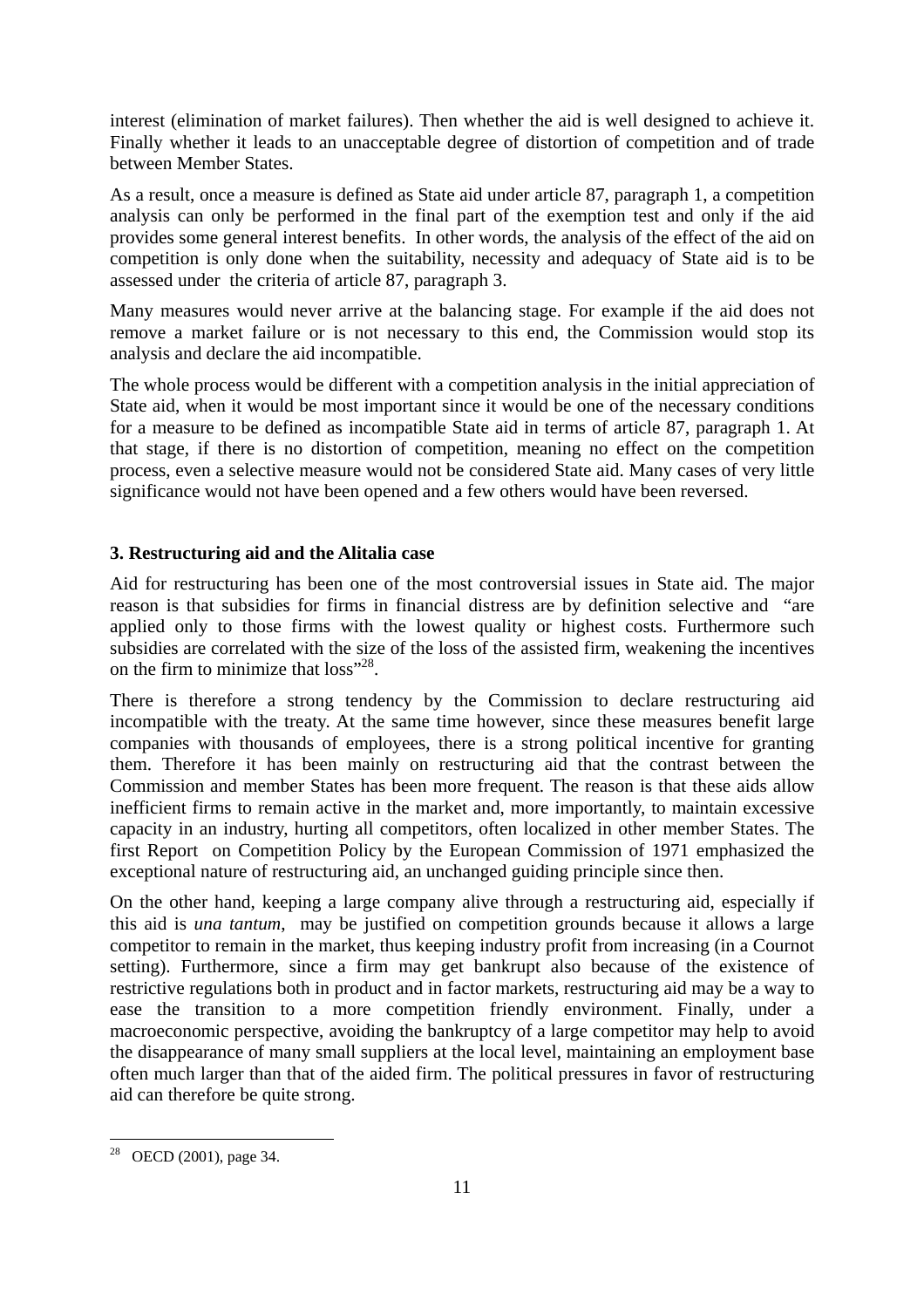In order to resist this political pressure, the Commission had to clearly define its enforcement approach. The 2004 Commission guidelines on restructuring aid<sup>29</sup> confirm the "one time – last time" principle. Rescue and restructuring aid should be given to specific firm only once every ten years and cannot be provided to firms that have not repaid previous unlawful aid. The guidelines explain that "(R)rescue aid is by nature temporary and reversible assistance. Its primary objective is to make it possible to keep an ailing firm afloat for the time needed to work out a restructuring or liquidation plan. The general principle is that rescue aid makes it possible temporarily to support a company confronted with an important deterioration of its financial situation reflected by an acute liquidity crisis or technical insolvency. Such temporary support should allow time to analyze the circumstances which gave rise to the difficulties and to develop an appropriate plan to remedy those difficulties. Moreover, the rescue aid must be limited to the minimum necessary. In other words, rescue aid offers a short respite, not exceeding six months, to a firm in difficulty. The aid must consist of reversible liquidity support in the form of loan guarantees or loans, with an interest rate at least comparable to those observed for loans to healthy firms and in particular the reference rates adopted by the Commission. Structural measures which do not require immediate action, such as the irremediable and automatic participation of the State in the own funds of the firm, cannot be financed through rescue aid"<sup>30</sup>.

The restoration of the profitability of the firm is the final objective of restructuring aid. Therefore the Commission maintains that it will approve the aid only if the member State can show that there is a high probability that the aid will succeed in bringing the firm back into profit. According to the Guidelines "(T)the provision of rescue or restructuring aid to firms in difficulty may only be regarded as legitimate subject to certain conditions. It may be justified, for instance, by social or regional policy considerations, by the need to take into account the beneficial role played by small and medium-sized enterprises (SMEs) in the economy or, exceptionally, by the desirability of maintaining a competitive market structure when the demise of firms could lead to a monopoly or to a tight oligopolistic situation. On the other hand, it would not be justified to keep a firm artificially alive in a sector with long-term structural overcapacity or when it can only survive as a result of repeated State interventions"<sup>31</sup>.

Furthermore, the Commission "will ensure that restructuring aid is limited to the minimum required to restore viability while limiting distortion of competition<sup>32</sup> More specifically the guidelines suggest that in order not to distort competition some "compensatory measures" may be required. "These measures may comprise divestment of assets, reductions in capacity or market presence and reduction of entry barriers on the markets concerned. When assessing whether the compensatory measures are appropriate the Commission will take account of the market structure and the conditions of competition to ensure that any such measure does not lead to a deterioration in the structure of the market, for example by having the indirect effect of creating a monopoly or a tight oligopolistic situation<sup>33</sup>.

The actual application of these highly sensible principles to specific cases was unfortunately quite different. In particular, instead of adapting these compensatory measures to the form of

<sup>29</sup> 29 Communication from the Commission — Community guidelines on State aid for rescuing and restructuring firms in difficulty Official Journal 244,  $01/10/2004$  P. 0002 – 0017.<br>31 Paragraph 15.

 $\frac{31}{32}$  Paragraph 8

 $rac{32}{33}$  Paragraph 7.

Pargaraph 39.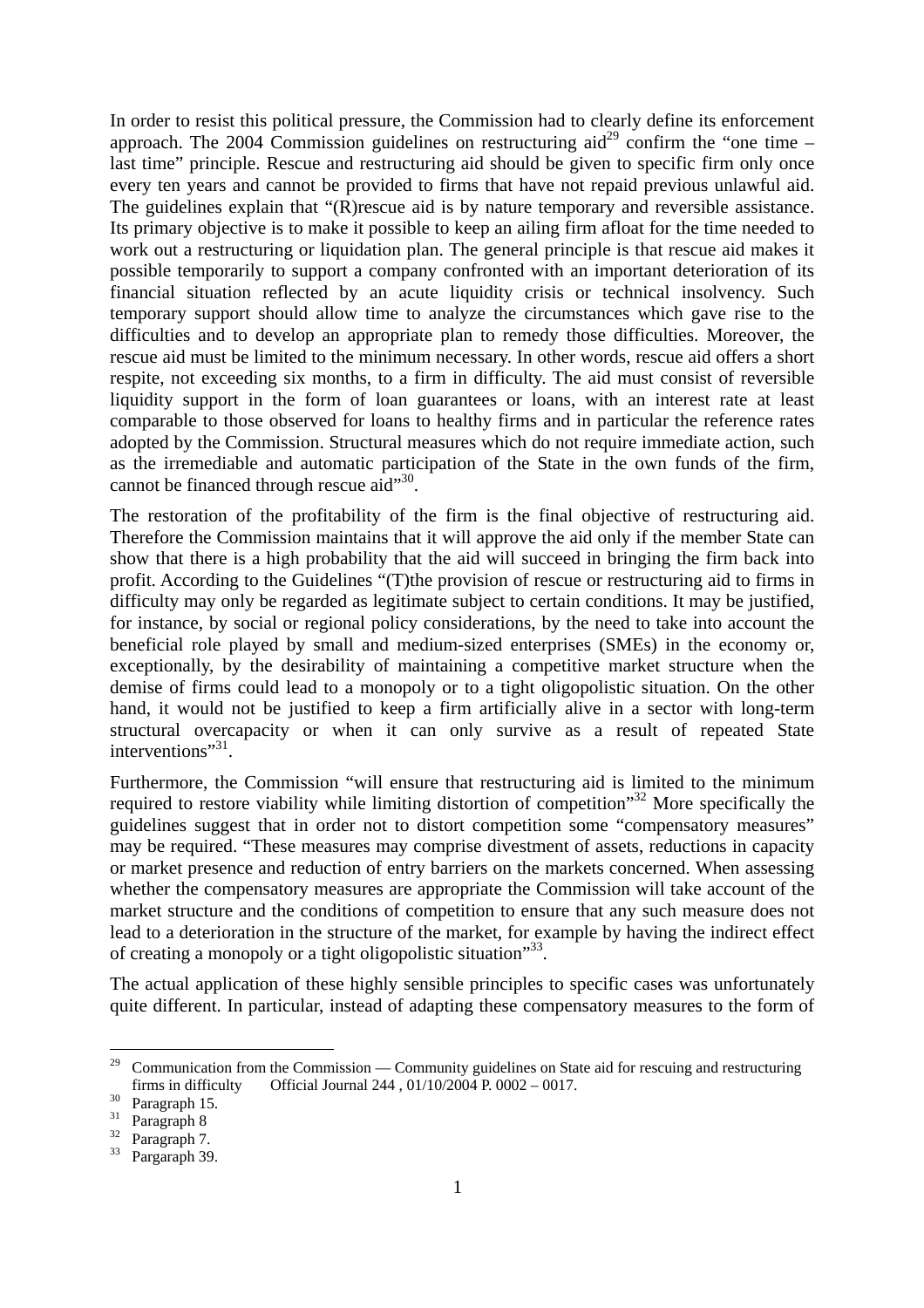the aid, i.e. after having analyzed what type of firm decisions are affected by the aid (pricing?, investment decisions?, etc.), the Commission adopts very broad behavioral remedies, a sort of last-resort control for moral hazard, that are meant to impede too aggressive marketing strategies. However moral hazard cannot be reduced by introducing behavioral remedies on company's actions. Moral hazard is simply dependent on the fact that restructuring aid is granted. By limiting the competition possibilities of the restructuring firm, the possibility for it to successfully restructure is being reduced. Moral hazard remains intact.

The practice of imposing "wrong" behavioral remedies on the part of the Commission is not just history. The recent Communication from the Commission on the application of State aid rules to measures taken in relation to financial institutions in the context of the current global financial crisis<sup>34</sup> suggests that banks that have received an aid should not further distort competition. Among the compensatory measures envisaged to this end, the Commission suggests that anticompetitive practices like aggressive advertising and aggressive pricing be prohibited. In practice the aided company can only adopt reactive strategies, substantially curtailing its possibility to compete and hence to restructure.

### *The Alitalia case*

In 1997 the Italian government decided (through IRI, a State owned holding company) to invest 2750 billion lire (around 1.5 billion EUR at today's lira/eur parity) in Alitalia, the Italian State owned national carrier in order to support a restructuring plan aimed at restoring the company financial viability during the period 1997-2000. The Commission, by decision  $97/789/EC^{35}$ , considering that a private investor would not have undertaken that capital injection, concluded that it was indeed a State aid measure. Italy did not agree with the results of the private investor test and successfully challenged the Commission decision in Court. In 2001 the Commission took a new decision which provided a more convincing evidence that the private investor test was not met. Italy challenged also this second Commission decision in Court, and the Court of First Instance confirmed the legitimacy of the Commission decision on July 9 2008, eleven years after the notification of the capital investment to the Commission.

Besides the very long time required to reach a final decision (more than 10 years) which has very much to do with the slow pace of European judicial control, the interesting part of this case are the conditions that the Commission imposed on Alitalia in order to declare the aid compatible. Some of these conditions were sound under a competition perspective and fully in line with the yet not issued 2004 Restructuring guidelines. In particular the Commission required Italy " not to give Alitalia priority in any way over other Community companies, in particular as regards the allocation of traffic rights (including those for third countries in the European Economic Area), slot allocation, ground-handling assistance and access to airport facilities where preferential treatment would be contrary to Community law. Furthermore the Commission imposed to Italy to "appoint a coordinator who does not have any link whatsoever with Alitalia and acts completely independently of it" for the allocation of slots in coordinated or fully-coordinated Italian airports. These two measures, i.e that Alitalia not be favored in slot allocations and that the market regulator in air transport be independent from Alitalia, are quite appropriate since they reduce barriers to entry and enhance competition.

 $34\,$ 34 Communication from the Commission - The application of State aid rules to measures taken in relation to financial institutions in the context of the current global financial crisis – adopted on 13 October 2008. Official Journal C 270, 25.10.2008, pages 8–14.

<sup>35</sup> OJ L. 322, 25.11.1997, p. 44.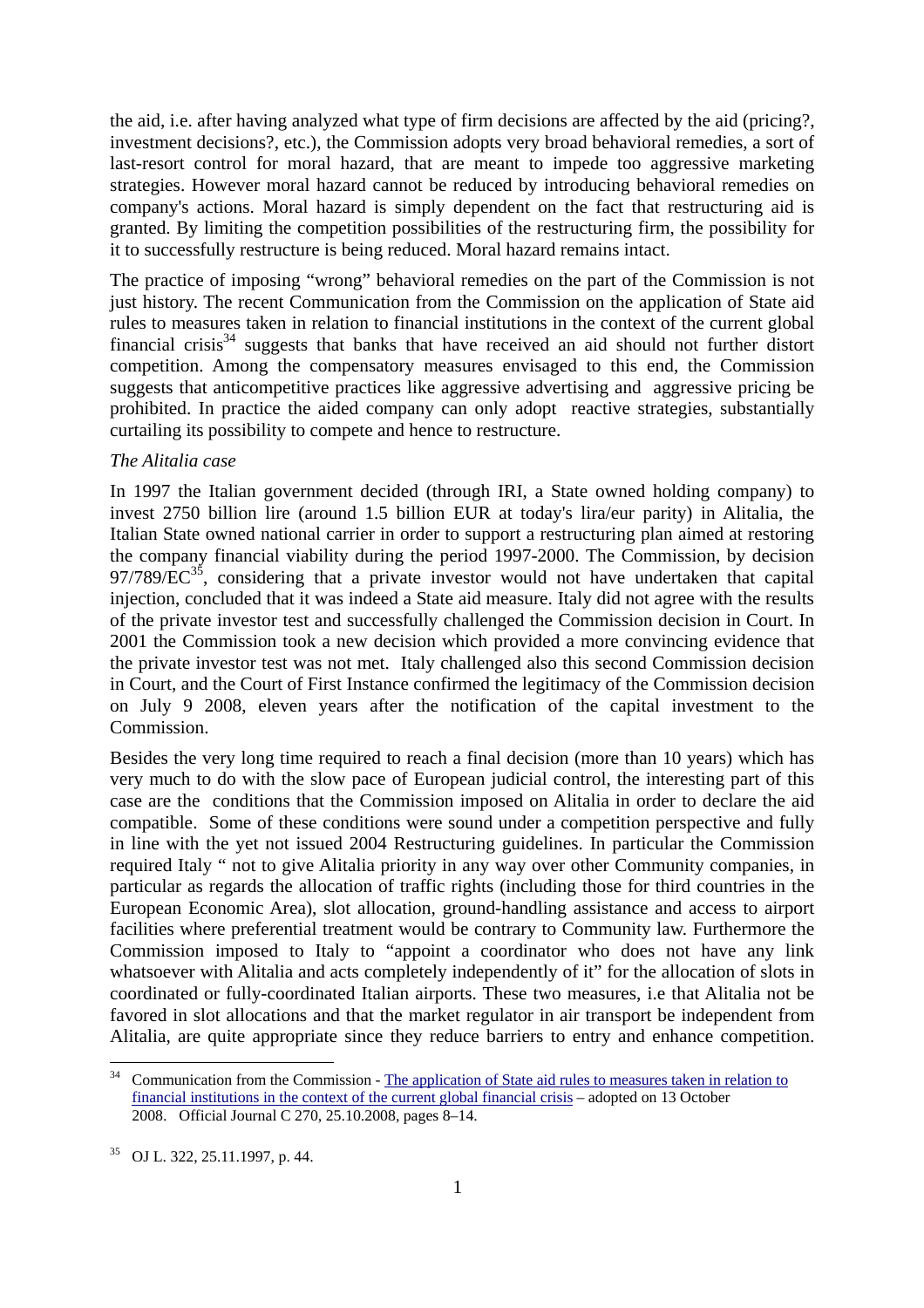Probably they should have also been imposed to all member States and not just to Italy.

However the Commission in its decision limited significantly the freedom of Alitalia to compete in air transport markets imposing that: "until 31 December 2000 the available capacity of aircraft operated by Alitalia or by other carriers under agreements whereby Alitalia assumes the commercial risk for such capacity (wet-leasing, block-space, joint venture agreements, etc.) shall not exceed the following limits:

(a) the number of seats available shall not exceed 28 985, of which 26 350 shall be for Alitalia's own fleet;

(b) the increase in the number of available seat-kilometres for each calendar year … shall not exceed 2,7 %, on the understanding that no growth is to be authorised if the growth in the corresponding markets remains lower than 2,7 %. However, if the growth rate in the corresponding markets exceeds 5 %, supply may be increased above 2,7 %, by the margin of the increase beyond 5%".

Furthermore "until 31 December 2000 Alitalia shall refrain from offering fares lower than those offered by its competitors for an equivalent service supplied on the routes which it operates;"

Finally, "Alitalia shall dispose of its shareholding in Malev (the Hungarian national carrier) by […] at the latest."

All these requirements, setting a ceiling to the number of seats Alitalia is allowed to offer, impeding any autonomous price reduction and prohibiting any partial ownership of other European carriers, instead of helping Alitalia becoming a more effective competitor, blocked the restructuring possibilities of the company and were mainly directed to help its competitors (at least in theory), quite the contrary of what the Commission should have done once it approved the capital injection. In any case, these measures go much beyond what the Commission suggested in its 2004 guidelines on restructuring aid as appropriate remedies (divestment of assets, reductions in capacity or market presence and reduction of entry barriers on the markets concerned) in order to avoid distortions of competition.

Even assuming that the capital injection was indeed State aid in the sense that a private investor would have not invested at so low internal rates of return, there is no market analysis in the Commission decision, any analysis of pricing decision in air transport, nor any argued relationship between the aid and pricing of air transport services. For the Commission any State aid seems to produce competition sensitive effects, irrespective of whether the aid reduces marginal costs or not. In the Alitalia case, the capital injection did not affect decisions at the margin, so *prima facie* no behavioral remedy would have been necessary. But neither in the Commission decisions nor in the judgments of the Court there is any relevant analysis in this respect that could be presented here and discussed.

As for the private investor test, a few years later, in June 2005, Alitalia received a capital injection of 1.2 billion EUR. Since also a consortium of private banks (with Deutsche Bank as a leader) was participating in the deal, the Commission concluded that the private investor test was met by definition. In the 2005 decision, the Commission performs no analysis of the internal rate of return of the capital investment, even if the economic situation of the company had strongly deteriorated since 1997-2001, not improved.

As von Wiszacker (2002) argues, the problem with the private investor test adopted by the Commission is that it refers to an investment by a new investor, i.e. the profitability is calculated with respect of the aid as if it would be a stand-alone investment. This is not the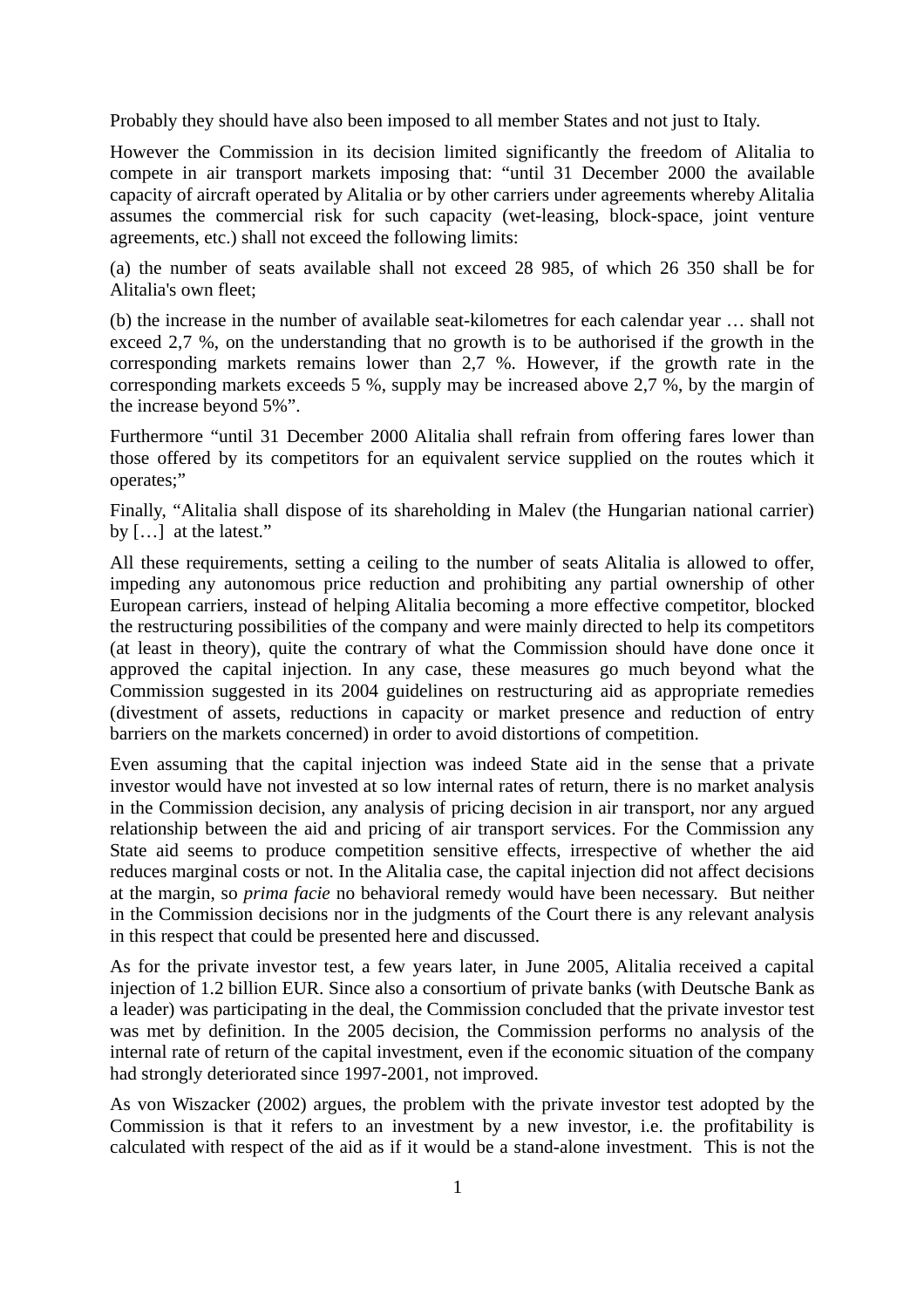right test for a company that the Government already owns. Indeed, "if the new capital increases the value of the old capital, then the return which the owner achieves overall as the result of the injection of new capital can be higher than the return which an outsider achieves from injection of new capital into the enterprise under the same conditions"<sup>36</sup> This should have been the calculation that the Commission should have conducted in the Alitalia case.

In 2008 a bankrupt Alitalia was privatized and strongly downsized<sup>37</sup>. The Commission is probably not responsible for the subsequent bankruptcy of Alitalia. However the remedies imposed on Alitalia in the 1997&2001 decisions did not help the restructuring of the company. Quite the contrary.

### **4. Locational aid and the Charleroi case**

<u>.</u>

The competition analysis to be performed under article 87 is not extended to accommodate the rivalry of States providing State aid for companies willing to move there. Such an extension would practically eliminate the necessity of State aid control at least with respect to locational aid. The argument would go as follows: since States compete for companies to be localized in their territory, they should be allowed to offer to them all sorts of services and competitive advantages: good infrastructure, good schools, good health services, etc.. All these are not considered State aid, even if they are provided for free. On the other hand State aid is prohibited, even if it might help under resourced countries overcome their comparative disadvantage. An argument against State aid control is that competition for locations will be won by the region offering the most advantages (real and financial) to companies willing to locate there.

This argument cannot be dismissed *prima facie* and has some value. For example it could be argued that in the United States where there is no State aid policy, individual States operate under a strict balanced budget constraint and are mostly responsible for their own finances. In such instances, even if States grant aid to companies, the voting mechanism and the reduction in the tax base originating from people leaving a bankrupt State can well discipline them, even in the absence of State aid control at the Federal level.

However the argument is based on the assumption that the length of the political and the economic cycle is the same. Should it be so, policy makers of a fiscal disciplined State would not find it attractive to grant ineffective State aid for fear of them not being re-elected. However, the political cycle is much shorter than the economic cycle and policy makers maintain a positive incentive to grant an excessive amount of State aid (in comparison to real advantages) even under a rigorous fiscal discipline. As a consequence, even in those jurisdictions like the US where individual States operate under a strict balanced budget constraint, the introduction of State aid control could therefore nonetheless be necessary to impede an excessive amount of aid from being granted.

This is the more so in Europe. Member States do not operate under a strict balanced budget constraint and especially now with the common currency any fiscal largesse (the Maastricht treaty budget parameters impose effectively a soft budget constraint) is transferred to other sovereign bodies, for example as a result of a weaker currency. The same is true for most local

See Von Weiszacker Christian (2002), "Expert economic opinion on reasonable remuneration for the transfer of the Agency for the Promotion of Housing Construction to Westdeutsche Landesbank", Case T-228/99

before the Court of First Instance of the European Commission, mimeo.<br>57 For a thorough account of the Alitalia case see Osti, C. (2008), ""Alitalia: la dolorosa istoria. I puntata *Mercato concorrenza regole*, X, 2: 317-27.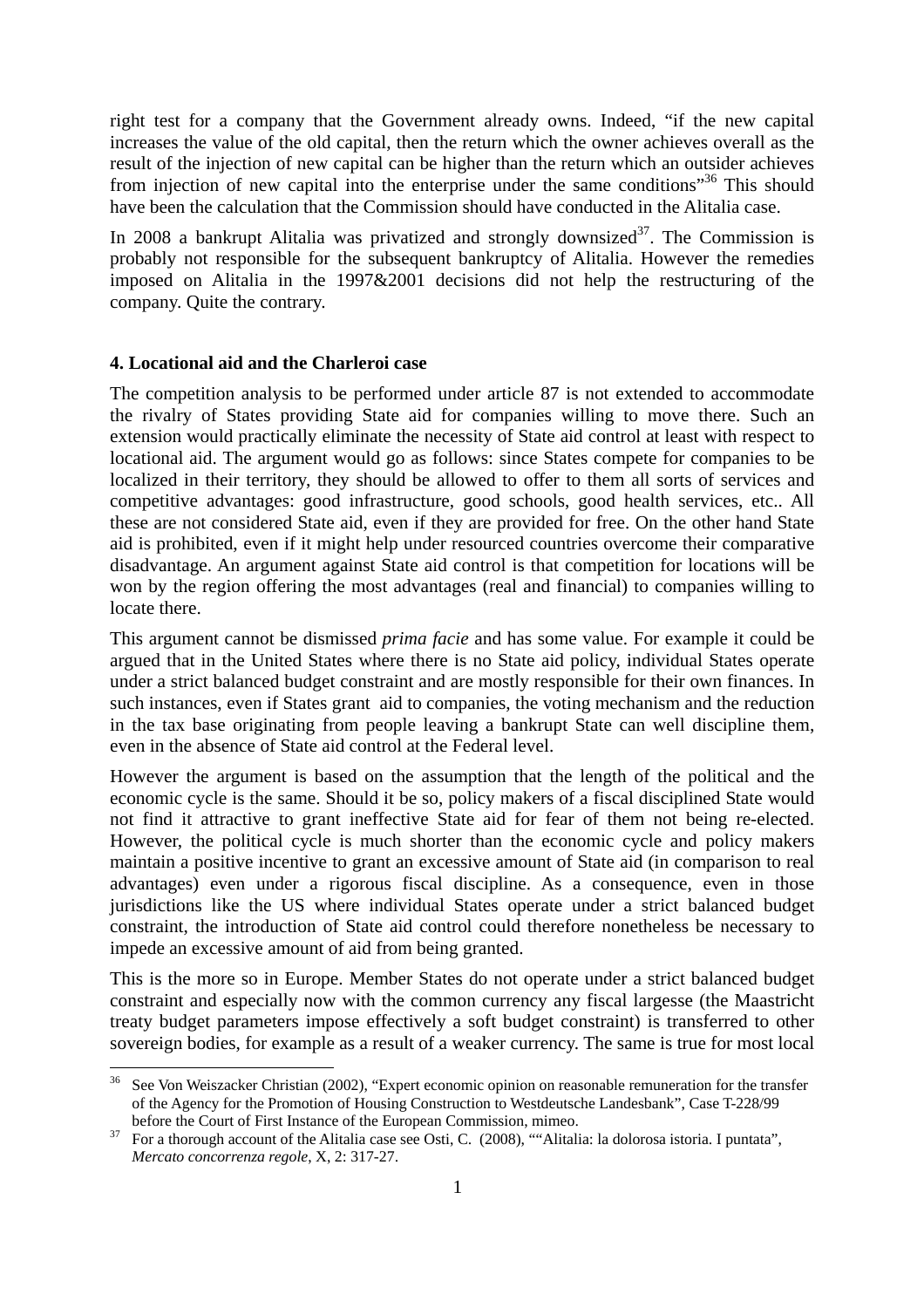governments that also do not operate under a strict budget constraint and, in case of need, are bailed out by their national governments. Free riding can therefore lead to an excessive amount of State aid in Europe. The control of State aid is therefore necessary.

This does not mean that all locational aid is incompatible with the treaty provisions. In order for it to be classified as incompatible, it should distort competition on a relevant market.

# *The Charleroi case38*

The case originated from a complaint to the Commission received in January 2002 that Belgium had granted a number of advantages to the Irish airline Ryanair for the operation of air services at Charleroi Airport, a secondary airport around 60 kilometers away from Brussels. In particular "the Walloon Region, the owner of the Charleroi airport infrastructure, had signed an agreement with Ryanair that involved a reduction of some 50 % in the amount of the landing charge compared with the amount fixed by the government and published in the Moniteur Belge"<sup>39</sup>. Furthermore the managing company of the airport, Brussels South Cherleroi Airport (BSCA) granted Ryanair some rebates over the expenditure incurred with the opening of the Ryanair base in Charleroi<sup>40</sup>. Finally the price for ground handling services for Ryanair was fixed by BSCA at EUR 1 per passenger, much below the EUR 10 per passenger charged for other users. In return of all this, Ryanair committed itself to base a number of aircraft at Charleroi and to operate each aircraft with a frequency of 3 flights a day over a 15-year period. According to the Commission, there was a risk that in both instances the principle of the private investor was not respected and, furthermore, that since these rebates were granted to one company only, Ryanair was placed "in a more advantageous position than its competitors flying out of Charleroi", implicitly suggesting that the relevant market over which the aid would produce its effects was indeed the Charleroi airport. .

In the 2004 decision, the Commission declared the reduction of landing charges by the Walloon Region and the reduction of ground handling charges by BSCA incompatible with the common market. All other rebates that had been granted to Ryanair were capped by the Commission at 50% of "start-up, marketing and one-shot costs", under the condition that, if they exceed that cap, had to be repaid by Ryanair to BSCA.

The background of the case is the liberalization of the air transport market in Europe which took place on January 1 1993 with the entry into force of the third air package<sup>41</sup>. As for ground handling services, they were liberalized in  $1996^{42}$ . While in principle air transport markets were fully liberalized across Europe, the fact that landing and take off slots were

<sup>38</sup> 38 Commission decision of 12 February 2004 concerning advantages granted by the Walloon Region and Brussels South Charleroi Airport to the airline Ryanair in connection with its establishment at Charleroi (notified in Number C(2004) 516) (2004/393/EC)<br>
Paragraph 7.<br>
<sup>40</sup> EUD 250,000 Seek to be the real Beautiest Co-

EUR 250 000 for hotel costs and Ryanair staff subsistence; EUR 160 000 for each new route opened up to a maximum of three routes for each based aircraft or a maximum of EUR 1 920 000; EUR 768 000 for participation in the cost of recruiting and training pilots and crews assigned to the new destinations served by the airport; EUR 4 000 for the purchase of office equipment ; free provision of 100 m3 of office space; 100 m3 of 'engineering store'; the right of access to the training room; and a minimum or zero contribution for the

use of a hangar for aircraft maintenance<br>Council Regulation (EEC) No 2407/92 of 23 July 1992 on licensing of air carriers (OJ L 240, 24.8.1992, p. 1), Council Regulation (EEC) No 2408/92 of 23 July 1992 on access for Community air carriers to air routes (OJ L 240, 24.8.1992, p. 8) (as last amended by Council and Parliament Regulation (EC) No 1882/2003) and Council Regulation (EEC) No 2409 of 23 July 1992 on fares and rates for air ser vices (OJ L 240, 24.8.1992,  $p. 15$ ).

Directive 96/67/EC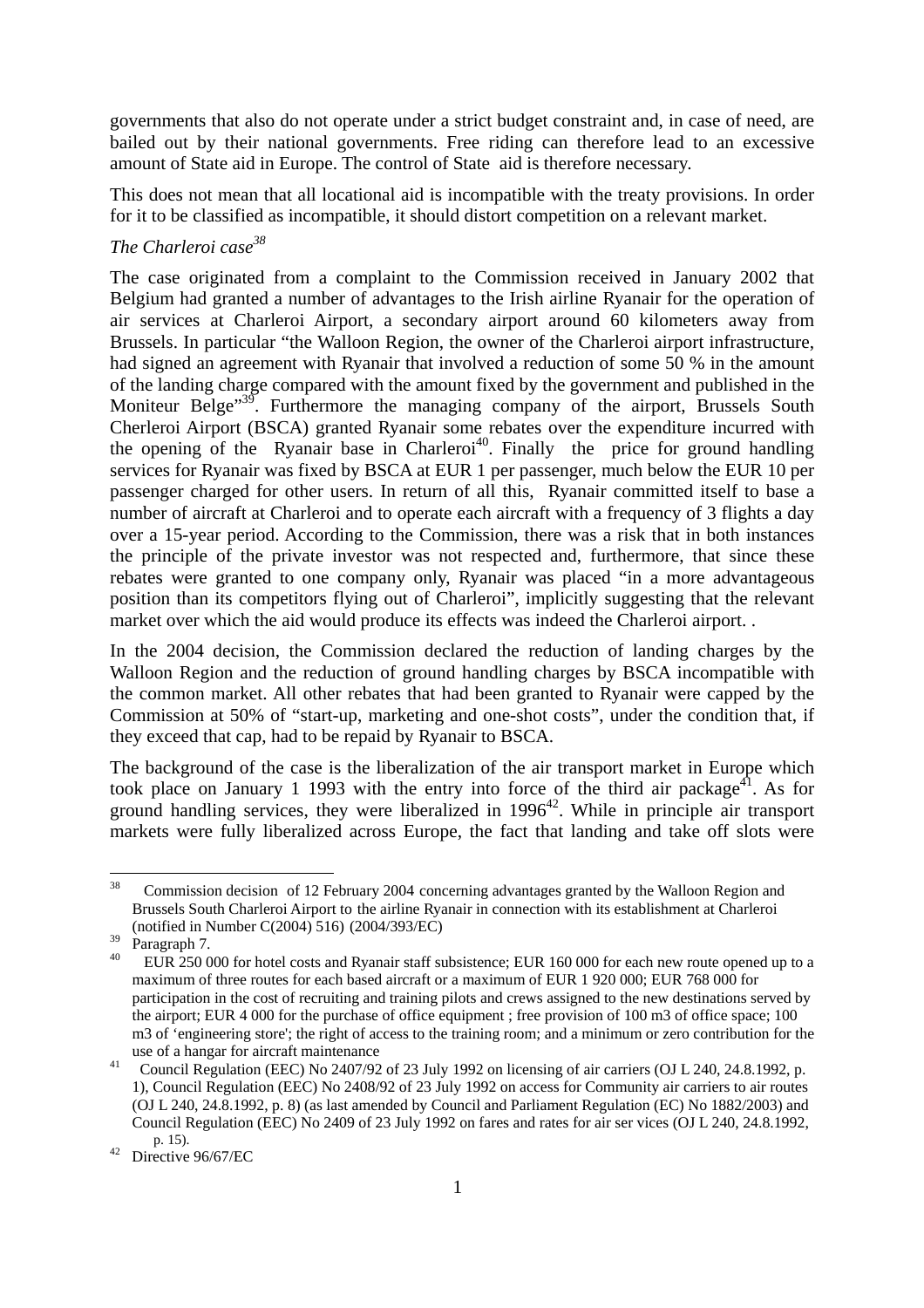strictly controlled by incumbent national carriers weakened substantially the possibilities of competitors to enter in the most profitable routes where one or both airports in a route were slot constrained. As a result, low cost carriers entered the European market by offering services on secondary not slot constrained airports, which were close to major cities. Charleroi was one of such airports, being around 60 kilometers away from Brussels. Contrary to congested airports, Charleroi, like many others, had vast amount of excess capacity. For example, "before Ryanair set up at Charleroi, the airport received only 20000 passengers per year, an average of 50 per day. Thanks to the Charleroi-Dublin route, opened on 1 May 1997, Ryanair transported 178 000 passengers in 2000. In four years, it transported more passengers between these two cities than all the traffic in existence on the Brussels-Dublin route in 1997. In 2002, the airport received over 1,25 million passengers, almost 4 000 per day, for ten destinations across Europe. The volume of traffic increased by 1,455 % between 1997 and  $2002^{43}$ .

The Commission explicitly welcomed these market developments, but nonetheless considered that, by favoring an Irish company, Belgium had violated the State aid rules. Under a political economy perspective this is quite surprising. The fact that one jurisdiction had granted incompatible State aid to a firm of another jurisdiction should have raised some doubts on the part of the Commission that the aid was not anti-competitive. If Ryanair would have been a Belgian company, at least the political economy objective (the protection of national champions) and the State aid policy objective (favor national champions) would have coincided. In the circumstance of the Charleroi case, the political economy objective pursued by the Charleroi airport is unclear. More in general however, as Vickers  $(2005)^{44}$  suggests, because of the development of low cost carriers in Europe, "large benefits have resulted for travellers, incumbent airlines have been spurred to make their own offerings more attractive to consumers, and single market goals have been advanced. That the state aid process led to intervention in such a case at least raises questions about policy priorities".

If the conditions in article 87, paragraph 1, are taken into consideration, there is no question that the State measure entails a price discrimination that favors Ryanair with respect to the other airlines serving the Charleroi airport. However it is not at all clear that these measures distort competition among airlines. Such price discrimination may well originate from a bargaining process between a large buyer of airport services (Ryanair being one of such companies, not the only one) and airports characterized by huge excess capacity, Charleroi being one of those airports. The price agreed, considering the great increase in traffic that resulted from the agreement, was beneficial for both parties and could not distort competition since Charleroi and other airports in the region continue to have vast amount of excess capacity. The airport, as the Commission decision acknowledges, had bargained with a large number of airlines before and after the agreement with Ryanair<sup>45</sup>. Furthermore Charleroi continues to be characterized by extra capacity and any other airline with similar characteristics could bargain with Charleroi or any other airport in the region to receive

 $43$ 43 Paragraph 49 of the Commission decision.

<sup>44</sup> Vickers, J. (2005), "State aid and distortion of competition", Paper for the State aid conference, Office of Fair Trading<br>45 As detailed in paragraph 82 of the decisions, airlines with which BSCA negotiated included Virgin Express,

Ryanair, Easyjet and Debonair), a large number of regional companies and some charter companies (Necker mann, Sunsnacks, Pégase, Sunair, Jet Air, Best Tours, Bosphorus), and the airport was able to develop charter flights in association with Thomas Cook, British World Airlines and Wastels Travel as well as flights to Algeria and Yemen.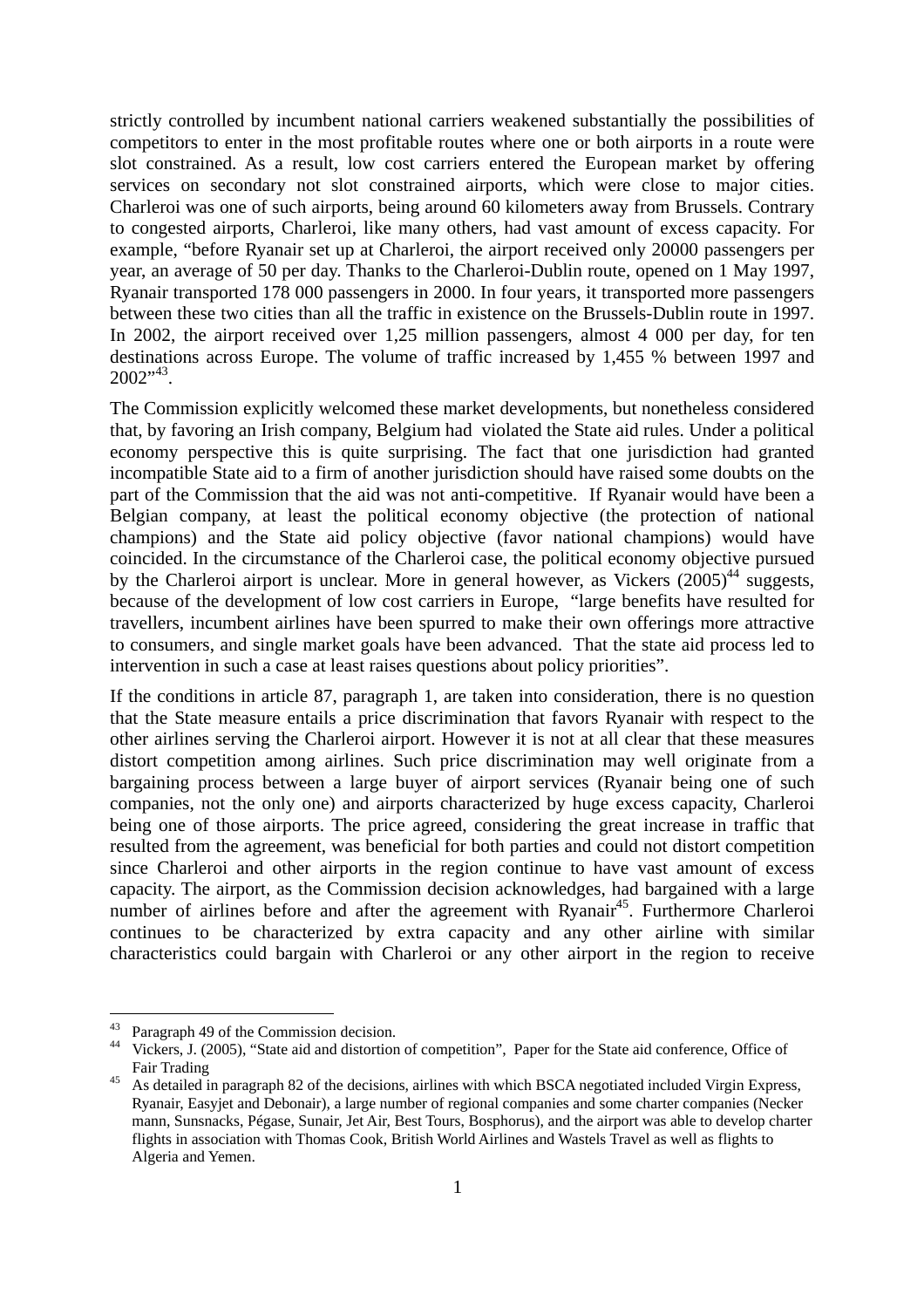similar if not better conditions $46$ .

The low tariffs Ryanair was able to negotiate with Charleroi airport should not have been considered incompatible State aid because they did not distort competition (to the contrary they enhanced the rivalry in the market, since most competitors of Ryanair are not in Charleroi as the Commission suggests but in Zaventem, the major Brussels airport). However, since the competition analysis is not carried out under article 87, paragraph 1, the Commission was forced by its own standards to apply the private investor test only and, since the test was not passed, conclude that the aid was incompatible with the common market.

As for distortions of competition, these words are not even mentioned in the Commission decision.

### **5. The recovery of unlawful State aid and the Italian digital decoder case**

Under article 88 of the treaty, a State aid measure before being adopted is notified to the Commission that verifies whether it is compatible with EU State aid provisions. Once a decision is taken, member States follow the Commission indications. When member States do not notify a State aid measure to the Commission, the State aid is illegal and the Commission opens a procedure that may result in a declaration of compatibility or incompatibility. Should the illegal State aid measure be considered incompatible, the member State is required to recover the illegal State aid from the beneficiaries.

The goal of recovery is to remove the advantage that has been provided by the aid to a specific firm, eliminate the distortions of competition and restore the competitive situation that existed before the aid was granted. The Procedural Regulation<sup> $47$ </sup> establishes an obligation on the Commission to order recovery of unlawful and incompatible aid and that the aid must be recovered according to national (not Community) rules (article 14).

The member State to whom a decision of recovery is addressed, as the Commission underlines in its notice on recovery<sup>48</sup> " is obliged to execute this decision. The ECJ has recognized only one exception to this obligation for a Member State to implement a recovery decision addressed to it, namely the existence of exceptional circumstances that would make it absolutely impossible for the Member State to execute the decision properly. According to Community Courts, absolute impossibility can however not be merely supposed. The member State must demonstrate that it attempted, in good faith, to recover unlawful aid and it must cooperate with the Commission in accordance with Article 10 of the EC Treaty, with a view to overcoming the difficulties encountered."49

The problem with all this is that the member State authority that should recover the illegal and incompatible aid is often the same authority that granted it. As a result, the incentive to recover is at best weak. Furthermore, since the procedures by which to recover State aid is strictly national, the Commission has 27 recovery practices to understand and to monitor, quite a difficult task. A possibility for a speed recovery is that the sums recovered are

<sup>&</sup>lt;sup>46</sup> For a thorough analysis of the Charleroi decision see Gröteke, F and Kerber, W. (2004), "The case of Ryanair -EU State aid policy on the wrong runway", *Ordo,* Vol. 55, pp. 313-332*.* 47 Council Regulation (EC) No 659/1999 of 22 March 1999 laying down detailed rules for the application of Ar

ticle 93 of the EC Treaty (OJ L 83, 27.3.1999, p. 1).<br>Notice from the Commission (2007), " Towards an effective implementation of Commission decisions

ordering Member States to recover unlawful and incompatible State aid" (2007/C 272/05) 49 Paragraphs 18 and 19.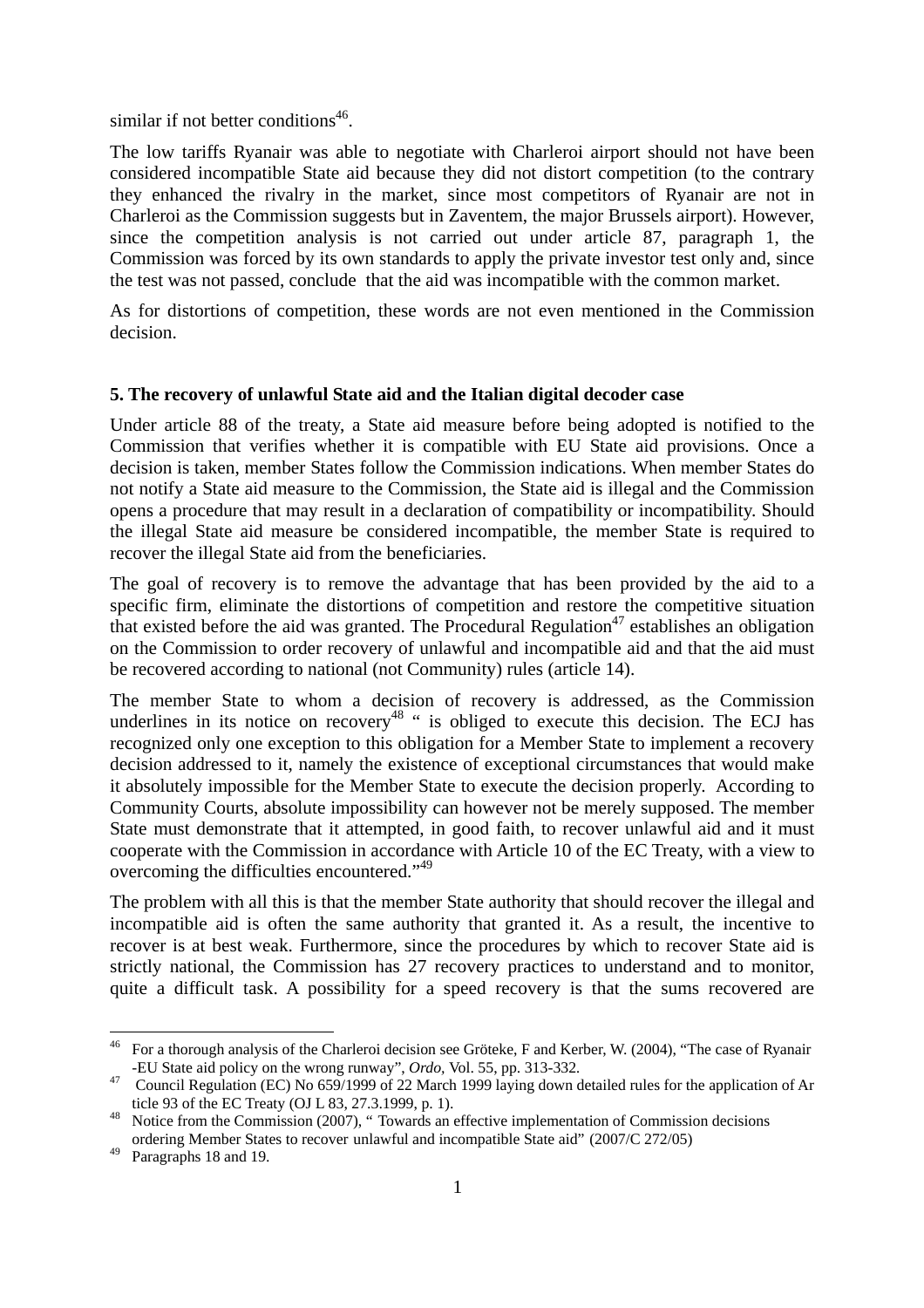collected by a different authority than the one that granted the aid, for example the ministry of finance.

However, since there is no sanction for illegal and incompatible aid, but simply restitution, the incentive that member States face not to provide incompatible aid is at best weak. This is why decentralization of State aid enforcement to national independent authorities, as argued above, can have a positive disciplining effect on member States attitude towards subsidies. By creating an institution in charge of State aid at the national level, member States would no longer face the Commission only, but would have a point of reference also at the national level, reviewing legislation, giving advice, answering questions and helping with the analysis of competition effects.

Recovery presents a problem also with respect of who should be liable for giving back the illegal and incompatible aid. As the Commission suggests in the Recovery notice, "The unlawful and incompatible aid must be recovered from the undertakings that actually benefited from it. The Commission will continue its present practice of identifying in its recovery decisions, where possible, the identity of the undertaking(s) from whom the aid must be recovered. If, at the stage of the implementation, it appears that the aid was transferred to other entities, the Member State may have to extend recovery to encompass all effective beneficiaries to ensure that the recovery obligation is not circumvented."<sup>50</sup>

When the aid provides advantages to beneficiaries different from those that directly received it, the Commission has to calculate the reduction in the incentive of these beneficiaries to compete or the effect of the aid on prices and therefore on total profits. In such instances the amount to be recovered is not easy, if not impossible, to define.

The difficulties of a recovery decision by the Commission in the case of indirect aid will be made clear by discussing the Italian digital decoder decision.

### *The digital decoders case*

In Italy, until very recently, the TV signal was broadcasted over the air with analogue technology free of any charge. There is no cable service of significant size. As a result consumers all have an antenna over the roof of their house through which all analogue signals could be captured. In the late 1990's two companies, Telepiù and Stream, entered the satellite broadcasting markets and started to offer pay TV services. They had a very small penetration ratio and were not profitable. In 2003 Murdoch's News corporation (Sky Italia) became the sole satellite broadcaster in Italy, reaching around  $16\%$  of Italian families in  $2005<sup>51</sup>$  (in 2008) 30% of Italian households subscribe to Sky Italia<sup>52</sup>). At around the same time of the creation of Sky Italia, it became clear that, in order to comply with a Constitutional Court judgement on matters related to the pluralism of information<sup>53</sup>, two major analogue free to air channels (Rai 2 and Rete 4) had to be moved to the digital terrestrial band, whose signal can be received through the aerial antenna, but with the addition of a digital decoder.

In order to make sure that enough families had such a digital decoder when the move would become effective (the move has been made affective in 2009 first in some regions only), the government issued a decree in December  $2003^{54}$  that granted to consumers a subsidy (of 70

<sup>50</sup>  $^{50}$  Paragraph 32.

<sup>51</sup> AGCOM (2006), *Annual Report* 52 Agcom (2008), *Annual Report* 53 Judgement 7 december 1994, n. 420.

<sup>54</sup> Interministerial Decree of 30 December 2003 on the grant for digital terrestrial television and for internet broadband access pursuant to Article 4(1) and (2) of Law No 350 of 24 December 2003 and paragraph 211 of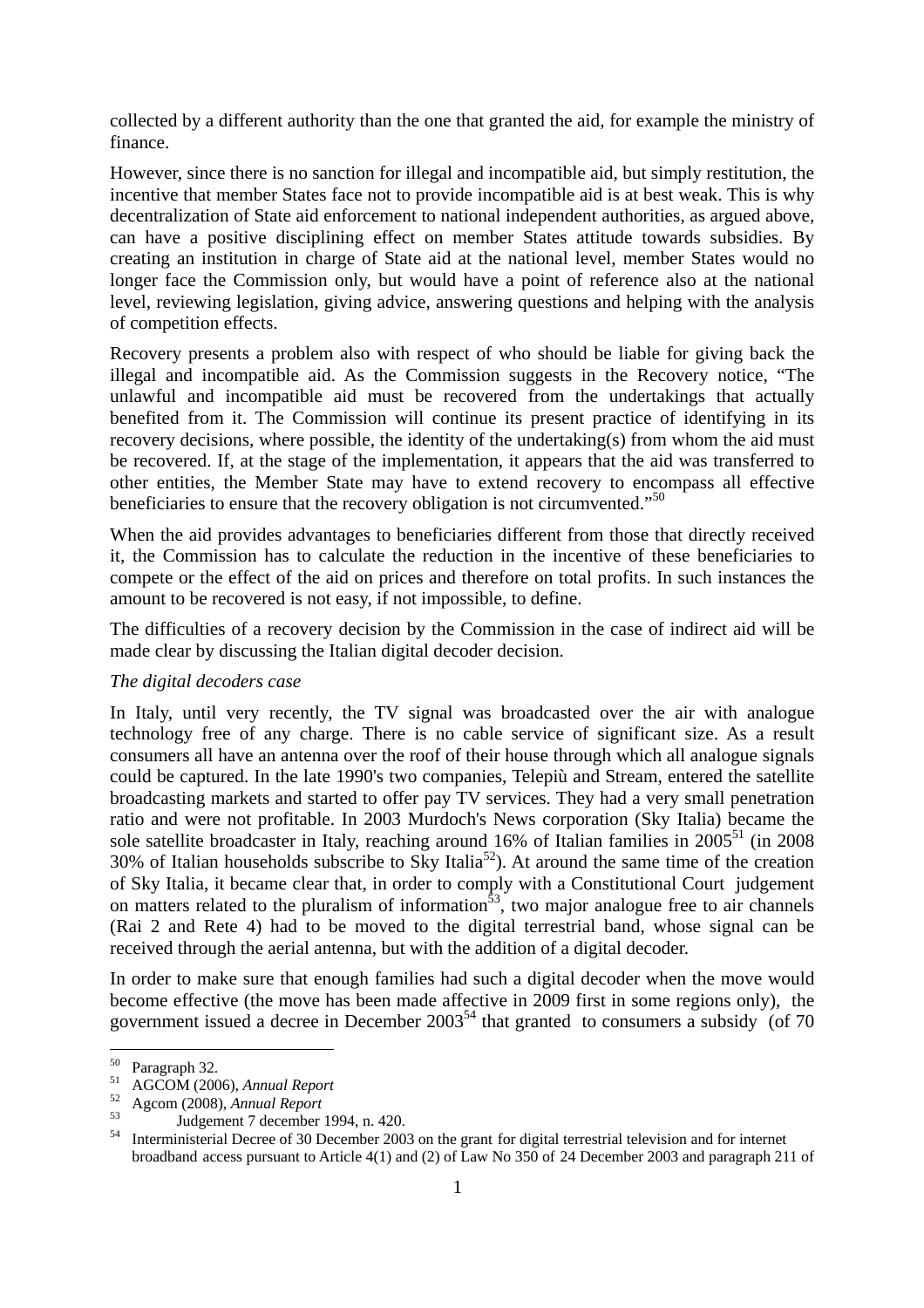EUR) for purchasing or leasing a decoder that allows the reception of a non-encrypted digital signal at no cost to the consumer and the content provider. In order for the purchase to be subsidized, the decoder had to have an open platform, so as to allow consumers to view all channels with a single piece of equipment, an issue that was considered essential for not having consumers overspend and for avoiding an excessive number of decoders in the house.

Following a number of complaints by competitors that the aid was incompatible with the common market, the Commission opened an investigation against Italy and concluded it in January 2007, three years after the subsidy had been granted and a year after it was no longer available, that the aid was incompatible with the common market. The Commission noted that the measure met all the criteria of article 87, paragraph 1, because "it discriminated between, on the one hand, incumbent terrestrial broadcasters and cable network operators already on the market and, on the other hand, satellite operators and other terrestrial broadcasters which could not operate at the time."<sup>55</sup>

The problem identified by the Commission was that, although the subsidized digital decoders were going to be used for the reception of "non-encrypted signals at no cost for consumers", they could have also been used for providing pay-TV services. The State aid could therefore helped free to air broadcasters to develop a base over which to build their pay-TV services. The State measure "has created an incentive for consumers to switch from the analogue to the digital terrestrial mode. This has been to the advantage of broadcasters"<sup>56</sup>. According to the Commission the measure was selective because broadcasters that competed on the Pay-TV market, but, being present only on the satellite platform, could not have taken advantage of the State aid measure.

The analysis seems fully correct in an ex-ante setting. The problem is that in 2006 Italy changed its legislation allowing for the possibility that Sky Italia, the only satellite broadcaster in Italy, would receive the subsidy, under the condition that it opened up its platform to rivals. Since Sky operates under a proprietary technology and was unwilling to open its platform to competitors, it effectively never accepted any subsidy under the new legislation. As a result, opening up the subsidy also to satellite broadcasters would not have made any difference.

The argument did not seem at all relevant and the Commission argued in paragraph 110 of the decision that "(N)nor is it relevant that, after the amendments made to the 2006 Finance Act to allow the subsidising of all 'interoperable' decoders irrespective of the platform, Sky Italia did not switch from closed technology decoders to decoders that could be subsidised. In fact, this strategy could depend on many factors, such as previous investments by the company or opting to await the Commission's decision on the compatibility of this new measure", a highly speculative conclusion.

What all this proves is that also in cases when the Commission case is quite sophisticated and well argued, market developments and market responses are difficult to reconcile with State aid decisions.

The Italian decoder decision is very interesting also with respect of the issue of how to recover illegal and incompatible aid. In fact, after having concluded that the aid could not be exempted under article 87, paragraph 3 since there was no market failure that the aid was

Law No 311/ 2004 (2005 Finance Act).<br>Commission Decision of 24 January 2007 on State aid C 52/2005 implemented by the Italian Republic for the subsidised purchase of digital decoders (2007/374/EC), paragraph 35. Paragraph 86.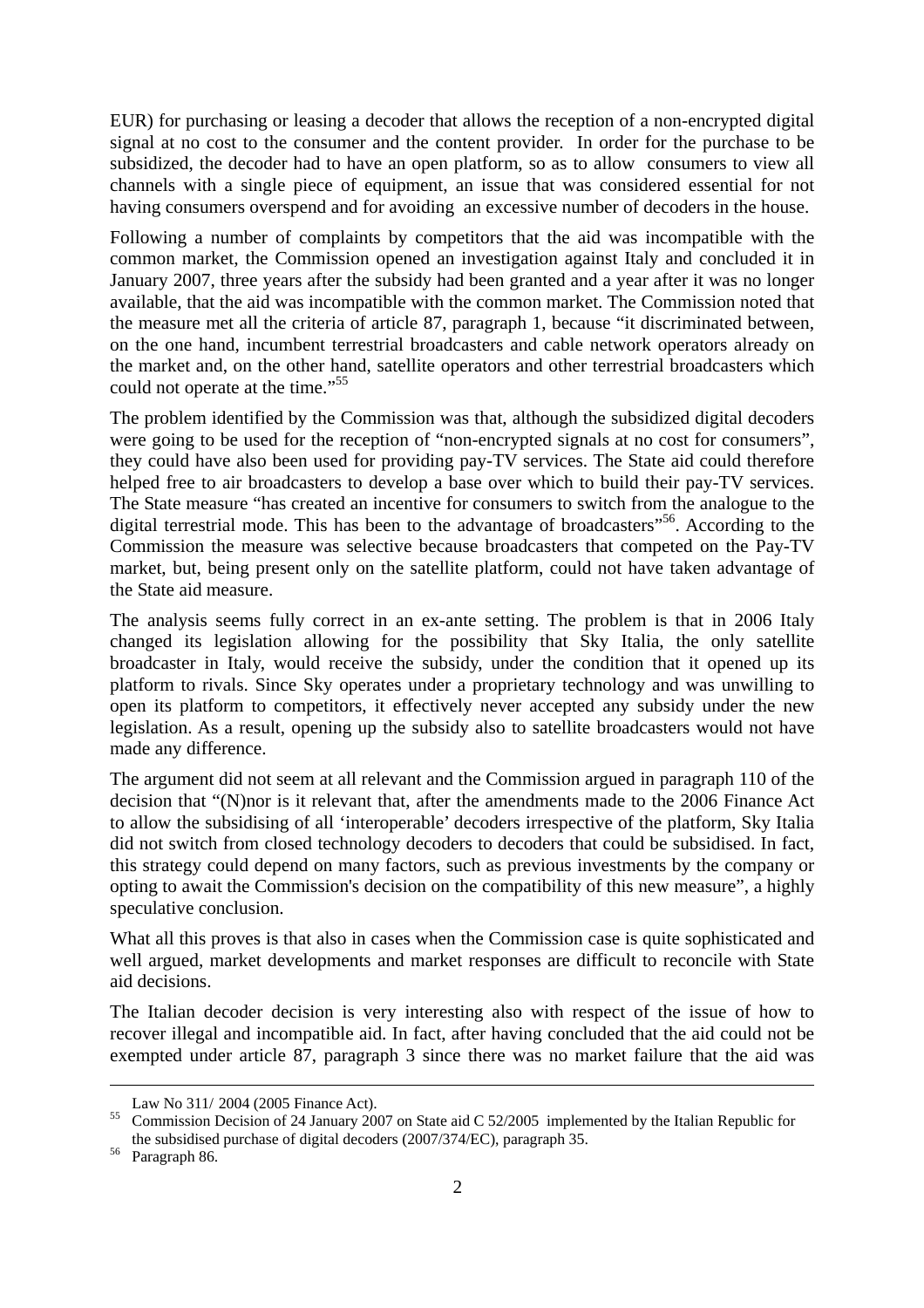trying to overcome, the Commission was obliged to order recovery.

The Commission excluded in the decision that the aid be recovered from producers of decoders. The recovery action had to be made against broadcasters offering "pay-TV services and cable pay-TV operators<sup>"57</sup>. The Commission acknowledged in paragraph 191 that "accurately calculating the amount of State resources that has actually benefited the recipients is fairly complex. This is because not only was the aid granted indirectly via the consumers but also it was linked to the equipment needed to receive the broadcasters' services rather than the services themselves". More practically the Commission suggests that "a discrete choice demand model could (econometrically) estimate the impact of different factors such as programme content and price on the choices of different types of consumers", a standard difficult to apply outside of an academic journal.

We have now to wait to know how Italy will implement the Commission decision and which econometric model its experts will apply to estimate the suggested discrete choice demand model and so identify only those consumers that purchased the decoder because of the aid. Given the complexity of the calculation, I doubt that any recovery will ever be collected.

# **6. Conclusion**

The European Union is the first jurisdiction in the world that has introduced an active policy against State aid. The objective of the treaty, creating an integrated economic area within the Union, could not be achieved by free trade only, even by an extended free trade regime, i.e. the free movement of goods, services capital and people. Antitrust provisions were meant to impede private restraints of trade, while State aid provision to make sure that member States governments would not subsidize their firms to the detriment of competitors. Considering that the treaty entered into force on January 1958, it is a set of extraordinary forward looking policy instruments.

Treaty provisions on antitrust and on State aid were silent on the objective pursued and at the beginning fairness seemed the most natural choice. In antitrust it took more than forty years to convince the Commission and the Courts of the soundness of the effect based approach, the starting point of the new approach being the entry into force of the merger regulation in 1989 and the role economic analysis needed to play in the analysis of the circumstances when a merger would restrict competition. The example of other jurisdictions enforcement practices was an important reference point of the reform of European antitrust.

The degree of academic controversy over the economics of State aid policy is much lower since, with the exclusion of State aid overcoming market failures, fairness continues to be the most natural objective to pursue. However, the treaty already suggests that fairness should not lead to excessive inefficiency and according to article 87, paragraph 1, a State aid is incompatible with the common market only if it also distorts competition. Unfortunately, there is no requirement in the treaty nor in subsequent regulations that the distortion of competition required for a State aid measure to be incompatible with the common market be noticeable. As a result, the Commission intervenes also when the distortions of competition are minimal. For example in the Charleroi case, where Charleroi airport favored Ryanair with lower landing and take-off charges than other users of Charleroi facilities, the Commission reached a decision of incompatibility without considering the real impact of the aid on the larger air transport market. Had the Commission analyzed thoroughly the impact of the aid on

<sup>1</sup> 57 Paragraph 188.